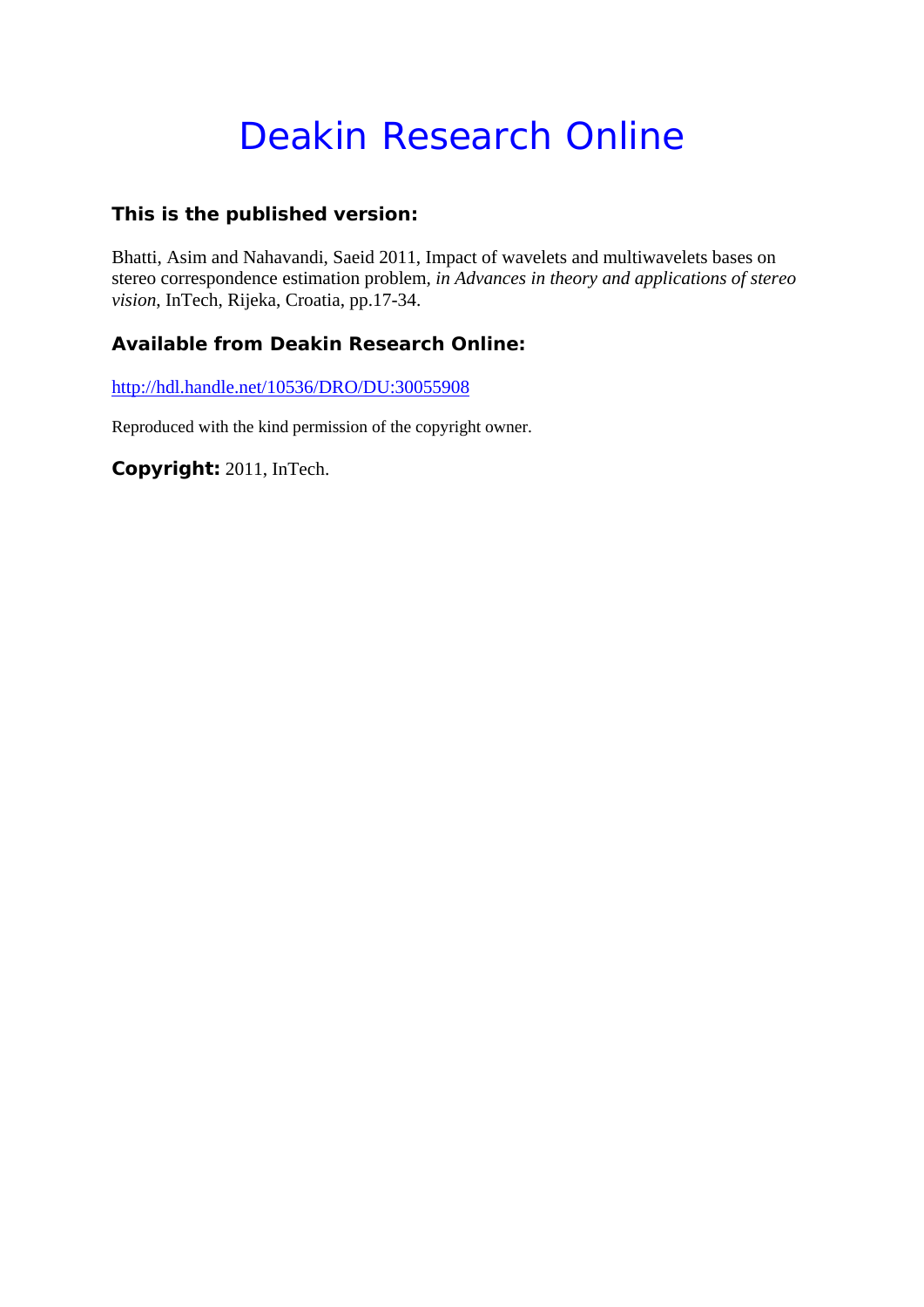## **Impact of Wavelets and Multiwavelets Bases on Stereo Correspondence Estimation Problem**

Asim Bhatti and Saeid Nahavandi

*Centre for Intelligent Systems Research, Deakin University Australia*

#### **1. Introduction**

Finding correct corresponding points from more than one perspective views in stereo vision is subject to number of potential problems, such as occlusion, ambiguity, illuminative variations and radial distortions. A number of algorithms has been proposed to address the problems as well as the solutions, in the context of stereo correspondence estimation. The majority of them can be categorized into three broad classes i.e. local search algorithms (LA) L. Di Stefano (2004); T. S. Huang (1994); Wang et al. (2006), global search algorithms (GA) Y. Boykov & Zabih (2001); Scharstein & Szeliski (1998) and hierarchical iterative search algorithms (HA) A. Bhatti (2008); C. L. Zitnick (2000). The algorithms belonging to the LA class try to establish correspondences over locally defined regions within the image space. Correlations techniques are commonly employed to estimate the similarities between the stereo image pair using pixel intensities, sensitive to illuminative variations. LA perform well in the presence of rich textured areas but have tendency of relatively lower performance in the featureless regions. Furthermore, local search using correlation windows usually lead to poor performance across the boundaries of image regions. On the other hand, algorithms belonging to GA group deals with the stereo correspondence estimation as a global cost-function optimization problem. These algorithms usually do not perform local search but rather try to find a correspondence assignment that minimizes a global objective function. GA group algorithms are generally considered to possess better performance over the rest of the algorithms. Despite of the fact of their overall better performance, these algorithms are not free of shortcomings and are dependent on how well the cost function represents the relationship between the disparity and some of its properties like smoothness, regularity. Moreover, how close that cost function representation is to the real world scenarios. Furthermore, the smoothness parameters makes disparity map smooth everywhere which may lead to poor performance at image discontinuities. Another disadvantage of these algorithms is their computational complexity, which makes them unsuitable for real-time and close-to-realtime applications. Third group of algorithms uses the concept of multi-resolution analysis Mallat (1999) in addressing the problem of stereo correspondence. In multi-resolution analysis, as is obvious from the name, the input signal (*image*) is divided into different resolutions, i.e. *scales and spaces* Mallat (1999); A. Witkin & Kass (1987), before estimation of the correspondence. This group of algorithms do not explicitly state a global function that is to be minimized, but rather try to establishes correspondences in a hierarchical manner J. R. Bergen & Hingorani (1992); Q'ingxiong Yang & Nister (2006), similar to iterative optimization algorithms Daubechies (1992). Generally, stereo correspondences established in lower resolutions are propagated to higher resolutions in an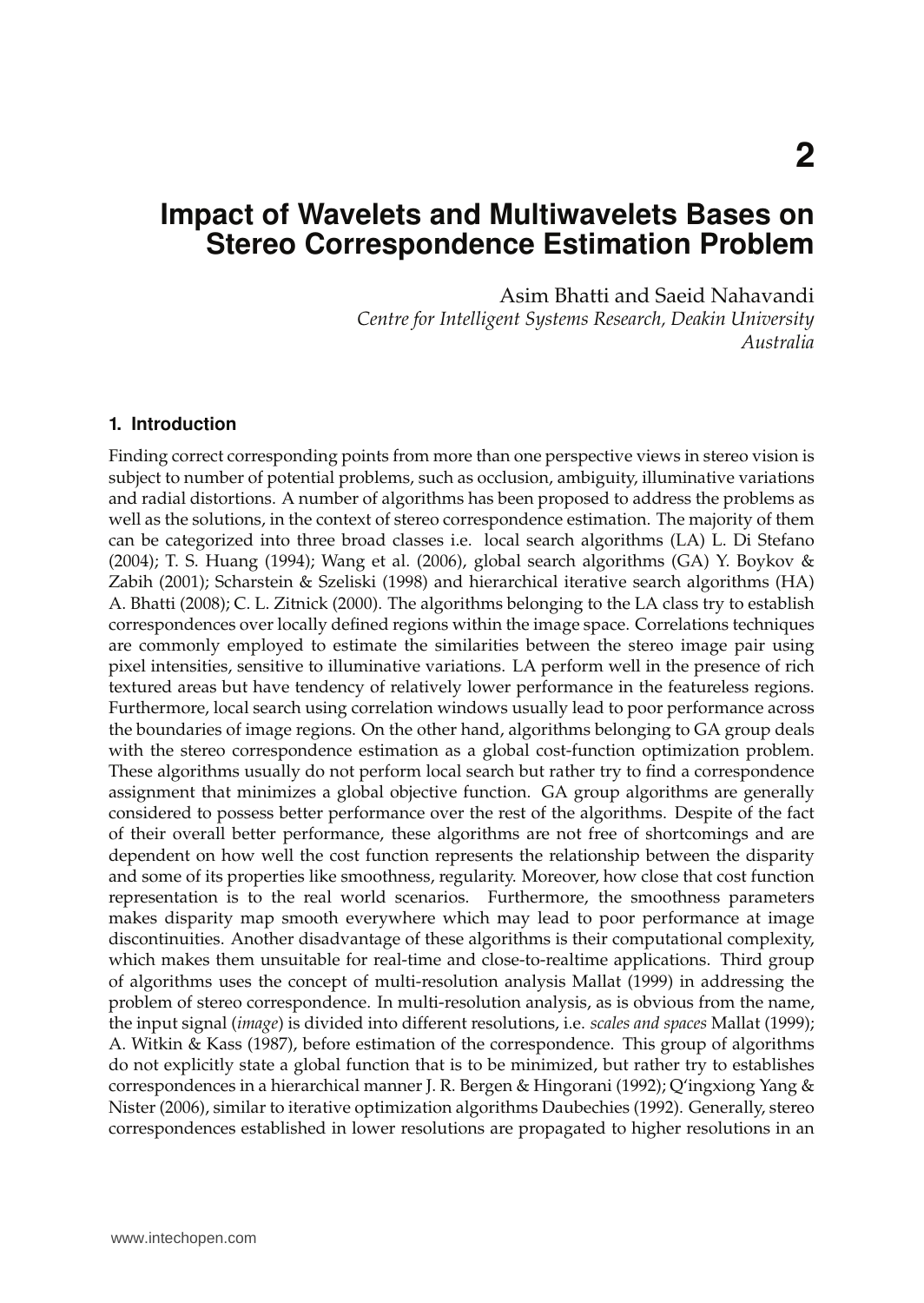iterative manner with mechanisms to estimate and correct errors along the way. This iterative error correction minimizes the requirements for explicit post processing of the estimated outcomes. In this work, the goal is to provide a brief overview of the techniques reported within the context of stereo correspondence estimation and wavelets/multiwavelets theory and highlight the deficiencies inherited in those techniques. Using this knowledge of inherited shortcomings, we propose a comprehensive algorithm addressing the aforementioned issues in detailed manner. The presented work also focuses on the use of multiwavelets basis that simultaneously posses properties of orthogonality, symmetry, high approximation order and short support, which is not possible in the wavelets case A. Bhatti (2002); Ozkaramanli et al. (2002). The presentation of this work is organized by providing some background knowledge and techniques using multiresolution analysis enforced by wavelets and multiwavelets theories. Introduction of wavelets/ multiwavelets transformation modulus maxima will be presented in section 3. A simple, however, comprehensive algorithm is presented next, followed by the presentation of some results using different wavelets and multiwavelets bases.

#### **2. Wavelets / multiwavelets analysis in stereo vision: background**

The multi-resolution analysis is generally performed by either Wavelets or Fourier analysis Mallat (1999; 1989; 1991). Wavelets analysis is relatively newer way of scale space representation of the signals and considered to be as fundamental as Fourier and a better alternative A. Mehmood (2001). One of the reasons that makes wavelet analysis more attractive to researchers is the availability and simultaneous involvement of a number of compactly supported bases for scale-space representation of signals, rather than infinitely long sine and cosine bases as in Fourier analysis David Capel (2003). Approximation order of the scaling and wavelet filters provide better approximation capabilities and can be adjusted according to input signal and image by selecting the appropriate bases. Other features of wavelet bases that play an important role in signal/ image processing application are their shape parameters, such as symmetric and asymmetric, and orthogonality (i.e.  $\langle f_i, f_j \rangle = 0$  if  $i \neq j$ ) and orthonormality (i.e.  $\langle f_i, f_j \rangle = 1$  if  $i = j$ ). All these parameters can be enforced at the same time in multiwavelets bases however is not possible in scaler wavelets case A. Bhatti (2002). Wavelet theory has been explored very little up to now in the context of stereo vision. To the best of author's knowledge, Mallat Mallat (1991); S. Mallat & Zhang (1993) was the first who used wavelet theory concept for image matching by using the zero-crossings of the wavelet transform coefficients to seek correspondence in image pairs. In S. Mallat & Zhang (1993) he also explored the the signal decomposition into linear waveforms and signal energy distribution in time-frequency plane. Afterwards, Unser M. Unser & Aldroubi (1993) used the concept of multi-resolution (coarse to fine) for image pattern registration using orthogonal wavelet pyramids with spline bases. Olive-Deubler-Boulin J. C. Olive & Boulin (1994) introduced a block matching method using orthogonal wavelet transform coefficients whereas X. Zhou & Dorrer (1994) performed image matching using orthogonal Haar wavelet bases. Haar wavelet bases are one of the first and simplest wavelet basis and posses very basic properties in terms of smoothness, approximation order Haar (1910), therefore are not well adapted for correspondence problem. In aforementioned algorithms, the common methodology adopted for stereo correspondence cost aggregation was based on the difference between the wavelet coefficients in the perspective views. This correspondence estimation suffers due to inherent problem of translation variance with the discrete wavelet transform. This means that wavelet transform coefficients of two shifted versions of the same image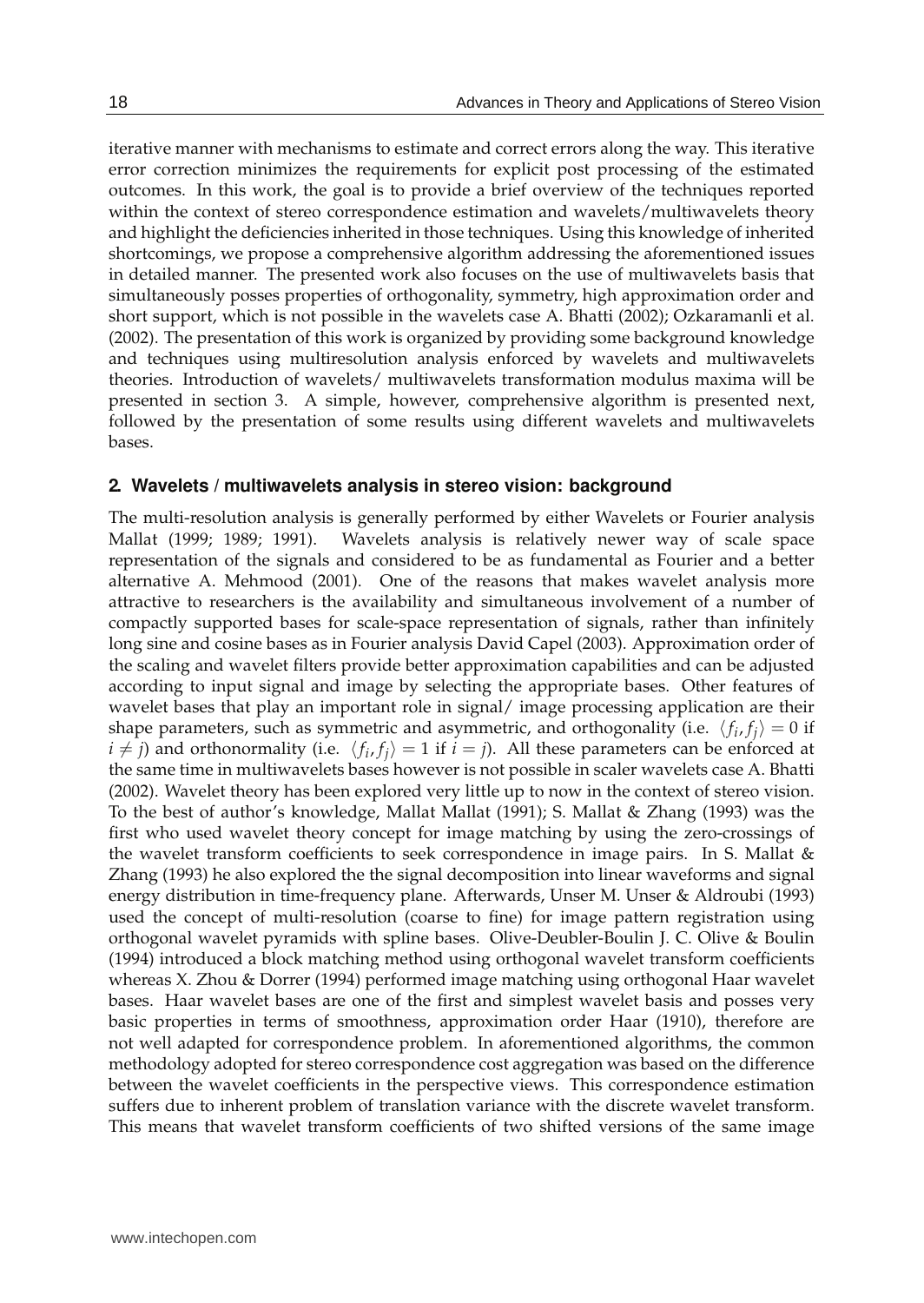may not exhibit exactly similar pattern Cohen et al. (1998); Coifman & Donoho (1995). A more comprehensive use of wavelet theory based multi-resolution analysis for image matching was done by He-Pan in 1996 Pan (1996a;b). He took the application of wavelet theory bit further by introducing a complete stereo image matching algorithm using complex wavelet basis. In Pan (1996a) He-Pan explored many different properties of wavelet basis that can be well suited and adaptive to the stereo matching problem. One of the major weaknesses of his approach was the use of point to point similarity distance as a measure of stereo correspondences between wavelet coefficients as

$$
SB_j((x,y), (\dot{x}, \dot{y})) = |B_j(x, y) - \dot{B}_j(\dot{x}, \dot{y})|
$$
\n(1)

Similarity measure using point to point difference is very sensitive to noise that could be introduced due to many factors such as difference in gain, illumination, lens distortion, etc. A number of real and complex wavelet bases were used in both Pan (1996a;b) and transformation is performed using wavelet pyramid, commonly known by the name Mallat's dyadic wavelet filter tree (DWFT) Mallat (1999). Common problem with DWFT is the lack of translation and rotation invariance Cohen et al. (1998); Coifman & Donoho (1995) inherited due to the involvement of factor 2 down-sampling as is obvious from expressions 2 and 3.

$$
S_A[n] = \sum_{-\infty}^{\infty} x[k]L[2n-k] \tag{2}
$$

$$
S_W[n] = \sum_{-\infty}^{\infty} x[k]H[2n+1-k]
$$
\n(3)

Where *L* and *H* represent filters based on scaling function and wavelet coefficients Mallat (1999); Bhatti (2009). Furthermore similarity measures were applied on individual wavelet coefficients which is very sensitive to noise. In Esteban (2004), conjugate pairs of complex wavelet basis were used to address the issue of translation variance. Conjugate pairs of complex wavelet coefficients are claimed to provide translation invariant outcome, however increases the search space by twofold. Similarly, Magarey J. Magarey & Kingsbury (1998); J. Margary & dick (1998) introduced algorithms for motion estimation and image matching, respectively, using complex discrete *Gabor-like* quadrature mirror filters. Afterwards, Shi J. Margary & dick (1998) applied *sum of squared difference* technique on wavelet coefficients to estimate stereo correspondences. Shi uses translation invariant wavelet transformation for matching purposes, which is a step forward in the context of stereo vision and applications of wavelet. More to the wavelet theory, multi-wavelet theory evolved Shi et al. (2001) in early 1990s from wavelet theory and enhanced for more than a decade. Success of multiwavelets bases over scalar ones, stems from the fact that they can simultaneously posses the good properties of orthogonality, symmetry, high approximation order and short support, which is not possible in the scalar case Mallat (1999); A. Bhatti (2002); Ozkaramanli et al. (2002). Being a new theoretical evolution, multi-wavelets are still new and are not yet applied in many applications. In this work we will devise a new and generalized correspondence estimation technique based wavelets and multiwavelets analysis to provide a framework for further research in this particular context.

#### **3. Wavelet and multiwavelets fundamentals**

Classical wavelet theory is based on the dilation equations as given below

$$
\phi(t) = \sum_{h} c_h \phi(Mt - h)
$$
\n(4)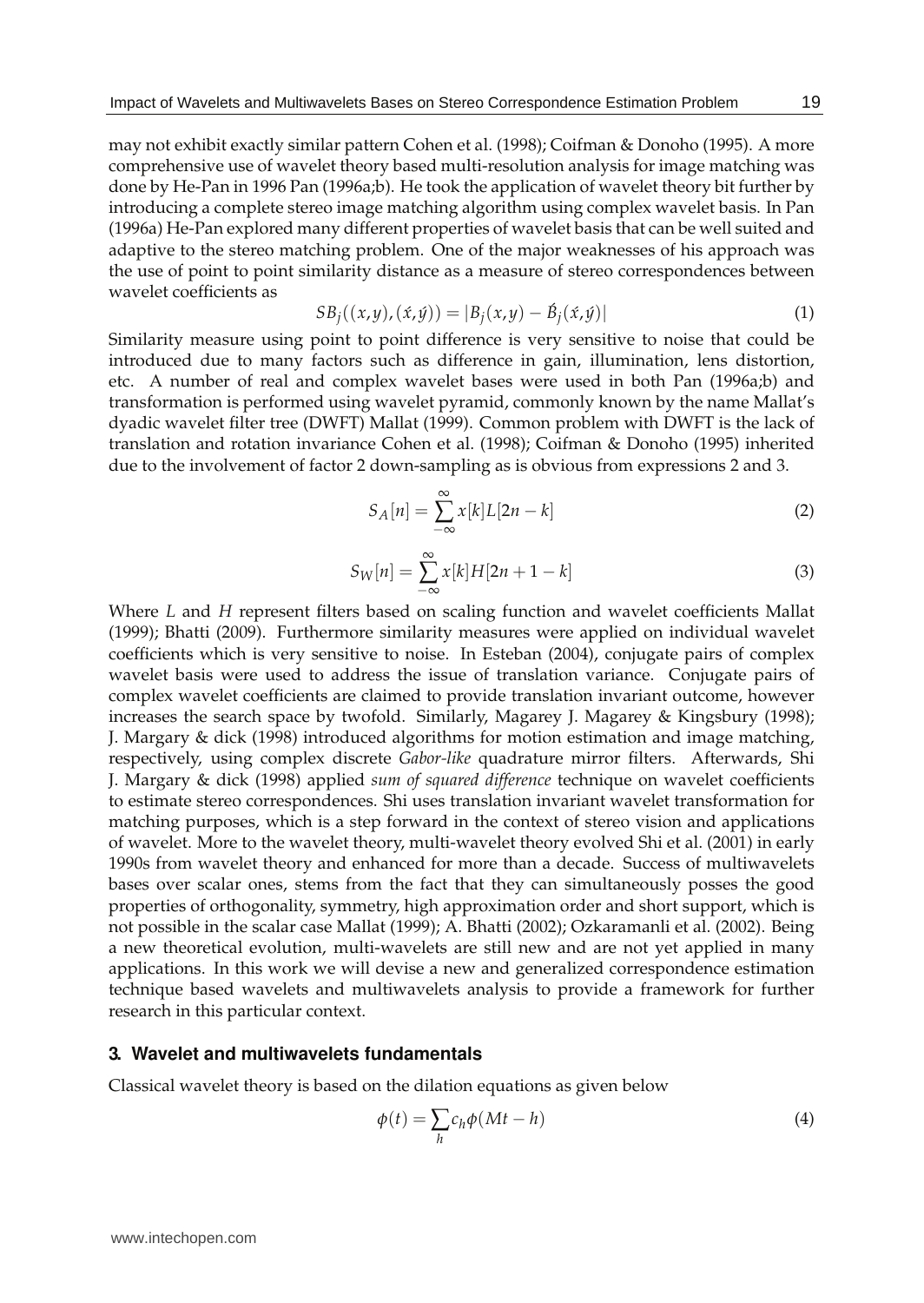

Fig. 2. Mallat's dyadic wavelet filter bank

$$
\psi(t) = \sum_{h} w_h \phi(Mt - h) \tag{5}
$$

Expressions (4) and (5) define that scaling and wavelet functions can be represented by the combination of scaled and translated version of the scaling function. Where  $c_h$  and  $w_h$ represents the scaling and wavelet coefficients which are used to perform discrete wavelet transforms using wavelet filter banks. Similar to scalar wavelet, multi-scaling functions satisfy the matrix dilation equation as

$$
\Phi(t) = \sum_{h} C_h \Phi(Mt - h) \tag{6}
$$

Similarly, for the multi-wavelets the matrix dilation equation can be expressed as

$$
\Psi(t) = \sum_{h} W_h \Phi(Mt - h) \tag{7}
$$

In equations 6 and 7,  $C_h$  and  $W_h$  are real and matrices of multi-filter coefficients. Generally only two band multiwavelets, i.e.  $M = 2$ , defining equal number of multi-wavelets as multi-scaling functions are used for simplicity. For more information, about the generation and applications of multi-wavelets with, desired approximation order and orthogonality, interested readers are referred to Mallat (1999); A. Bhatti (2002).

#### **3.1 Multiresolution analysis**

Wavelet transformation produces scale-space representation of the input signal by generating scaled version of the approximation space and the detail space possessing the properties as

$$
\cdots A_{-1} \supset A_0 \supset A_1 \cdots \tag{8}
$$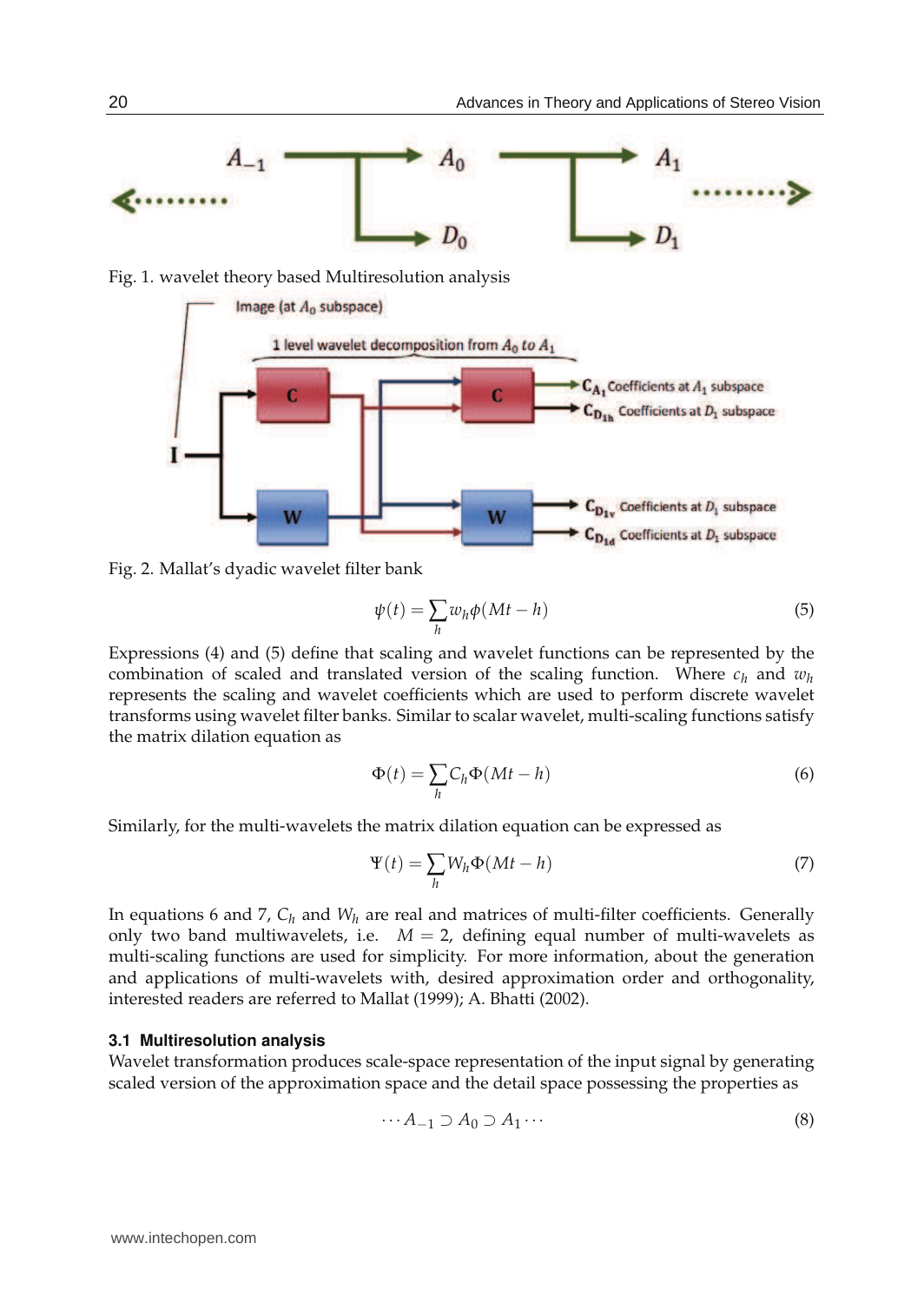$$
\overline{\bigcup_{-\infty}^{\infty} A_s} = L^2(R)
$$
\n(9)

$$
\bigcap_{-\infty}^{\infty} A_s = 0 \tag{10}
$$

$$
A_0 = A_1 \bigoplus D_1 \tag{11}
$$

In expression (8) subspaces  $A_s$  are generated by the dilates of  $\phi(Mt - h)$ , whereas translates of  $\varphi$ (*t* − *h*) produces basis of the subspace  $A_0$  that are linearly independent.  $A_s$  and  $D_s$  represents approximation and detail subspaces at lower scales and by direct sum constitutes the higher scale space *As*−<sup>1</sup> . In other words *A<sup>s</sup>* and *D<sup>s</sup>* are the sub-spaces of *As*−<sup>1</sup> . Expression (11) can be better visualize by the Figure 1. Multi-resolution can be generated not just in the scalar context, i.e. with just one scaling function and one wavelet, but also in the vector case where there is more than one scaling functions and wavelets are involved. A multi-wavelet basis is characterized by *r* scaling and *r* wavelet functions. Here *r* denotes the multiplicity of the scaling functions and wavelets in the vector setting with  $r > 1$ . In case of multiwavelets, the notion of multiresolution changes as the basis for *A*<sup>0</sup> is now generated by the translates of *r* scaling functions as *φ*0(*t*)

$$
\Phi(t) = \begin{bmatrix} \phi_0(t) \\ \phi_1(t) \\ \vdots \\ \phi_{r-1}(t) \end{bmatrix}
$$
 (12)

and

$$
\Psi(t) = \begin{bmatrix} \psi_0(t) \\ \psi_1(t) \\ \vdots \\ \psi_{r-1}(t) \end{bmatrix}
$$
 (13)

The use of Mallat's dyadic filter-bank Abhir Bhalerao & Wilson (2001) results in three different detail space components, which are the horizontal, vertical and diagonal. Figure 2 can best visualize the graphical representation of the used filter-bank, where *C* and *W* represents the coefficients of the scaling functions and wavelets, respectively, as in 6 and 7. Figure 3 shows transformation of Lena image using filter bank of Figure 2 and Daubechies-4 B. Chebaro & Castan (1993) wavelet coefficients.

#### **3.2 Translation invariance**

Discrete wavelets and multiwavelets transformations inherently suffer from lack of translation invariance. In the context of stereo vision, translation invariant representation of the signal is of extreme importance. The translation of the signal should only translates the numerical descriptors of the signal but should not modify it, otherwise recognition of the similar features within the translated representation of the signal could be extremely difficult. The problem of translation variance arises, in discrete dyadic wavelet transform, due to the factor−2 decimation which stands for the disposal of every other coefficient without considering its significance. To address this inherent shortcoming of translation invariance we have adopted the approach of utilizing wavelet transformation modulus maxima coefficients instead of simple transformation coefficients. The filter bank proposed by Mallat Mallat (1999) is modified in this work by removing the decimation of factor 2, which discards every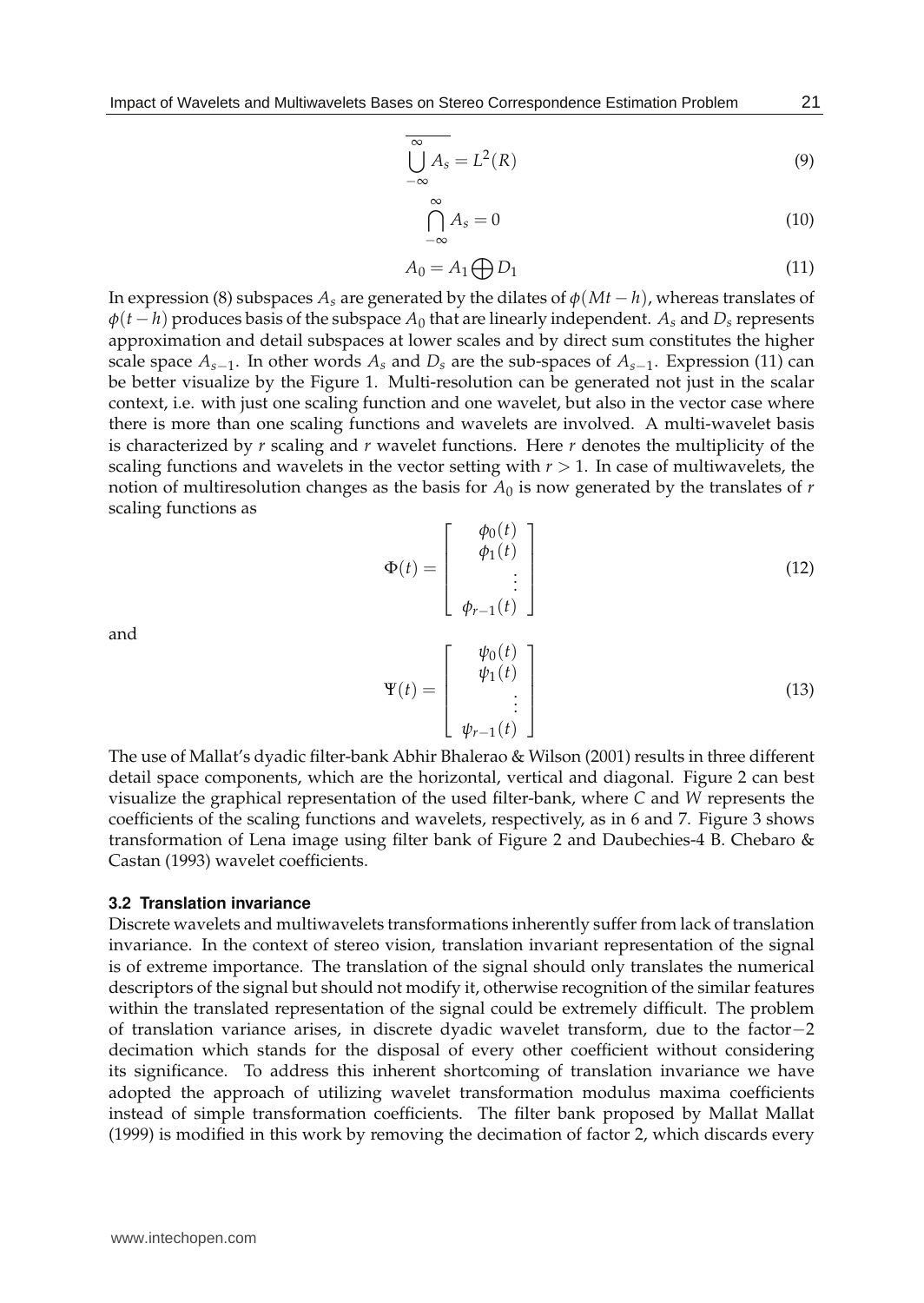

Fig. 3. 1-level discrete wavelet transform of Lena image using figure 2 filter bank

second coefficient, consequently creating an over complete representation of coefficients at subspaces (*D<sup>j</sup>* ). Instead, zero padding is performed for coefficients that are not transform modulus maxima. For correspondence estimation between stereo pair of images wavelet transform modulus maxima coefficients are employed to provide translation invariance representation. The proposed approach in achieving translation invariance is motivated by Mallat's approach of introducing critical down sampling Mallat (1999; 1991) into the filter bank instead of factor-2. Before proceeding to translation invariant representation of wavelets and multiwavelets transformation, concept of scale normalization is adopted (Figure 2) as

$$
\zeta_s = \left| \frac{C_{D_{s,j}}}{C_{A_s}} \right| \qquad \forall \ s \text{ and } j \in \{h, v, d\}
$$
\n(14)

|.| defines the absolute values of the coefficients' magnitudes at scale *s*. The benefit of wavelets and multiwavelets scale normalization is two fold. Firstly, it normalizes the variations in coefficients, at each transformation level, either introduced due to illuminative variations or by filters gain. Secondly, if the wavelets and multiwavelets filters are perfectly orthogonal, the features in the detail space become more prominent. Let wavelet transform modulus (WTM) coefficients in polar representation be expressed as

$$
\Xi_s = \zeta_s \angle \Theta_{\zeta_s} \tag{15}
$$

Where *ζs* defines the magnitude of (WTM) coefficients and can be further expanded by referring to (2) as

$$
\zeta_s = \frac{1}{3} \left( \sqrt{C_{D_{sh}}^2 + C_{D_{sv}}^2 + C_{D_{sd}}^2} \right) \tag{16}
$$

Where  $D_{jh}$ ,  $D_{jv}$  and  $D_{jd}$  represents  $D_1$  subspace coefficients, which in visual terms represent discontinuities of the input image **I** along horizontal, vertical and diagonal dimensions. The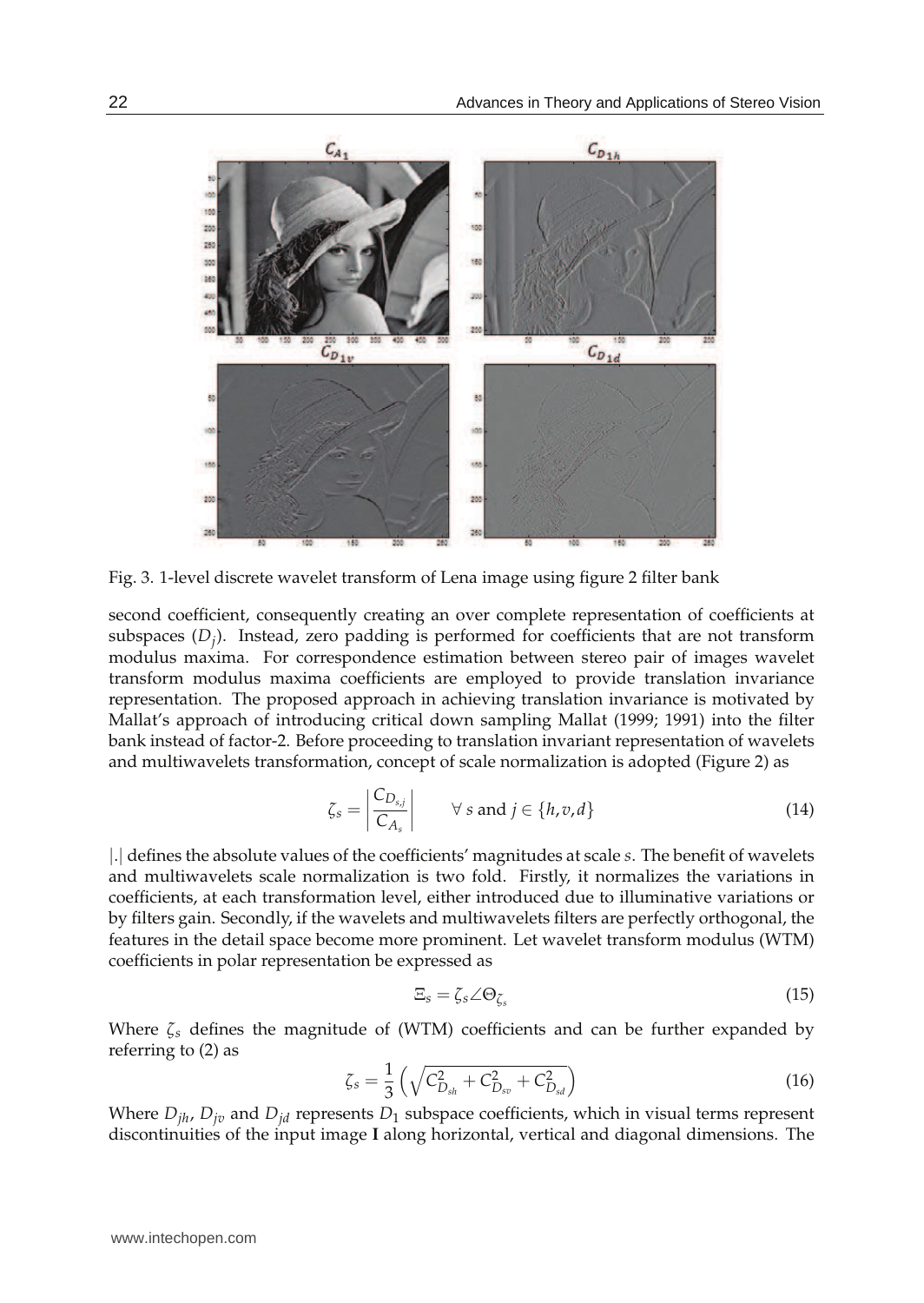

Fig. 4. Top Left: Original image, Top Right: Wavelet Transform Modulus, Bottom Left: wavelet transform modulus phase, Bottom Right: Wavelet Transform Modulus Maxima with Phase vectors

phase of (WTM) coefficients (Θ*ζ<sup>s</sup>* ), which in fact is the phase of the discontinuities (edges) pointing to the normal of the plan that edge lies in, can be expressed as

$$
\Theta_{\zeta_s} = \begin{cases} \alpha & \text{if } C_{D_{sh}} > 0 \\ \pi - \alpha & \text{if } C_{D_{sh}} < 0 \end{cases} \tag{17}
$$

where

$$
\alpha = \tan^{-1}\left(\frac{C_{D_{j_v}}}{C_{D_{j_h}}}\right) \tag{18}
$$

These discontinuities are referred by Mallat as multi-scale edges Mallat (1999) (section 6.3, page 189). The vector  $\vec{n}(k)$  points to the direction, normal to the plan where the discontinuity lies in, as

$$
n(k) = [cos(\Theta_{\zeta_s}), sin(\Theta_{\zeta_s})]
$$
\n(19)

A discontinuity is the point *p* at scale *s* such that  $\Xi$ <sub>*s*</sub> is locally maximum at  $k = p$  and  $k =$  $p + \epsilon n(k)$  for  $|\epsilon|$  small enough. These points are known as wavelet transform modulus maxima Ξ*n*, and are translation invariant through the wavelet transformation and can be expressed by reorganizing expression 15 as

$$
\Xi_{ns} = \zeta_{ns} \angle \Theta_{\zeta_{ns}} \tag{20}
$$

Through out the rest of presentation, **coefficients** term will be used for wavelet transform modulus maxima coefficients instead of wavelets and multiwavelets coefficients, as in 20. An example of wavelet transform modulus maxima coefficients can be visualized by Figure 4. For further details in reference to wavelet modulus maxima and its translation invariance, reader is kindly referred to Abhir Bhalerao & Wilson (2001) (section 6).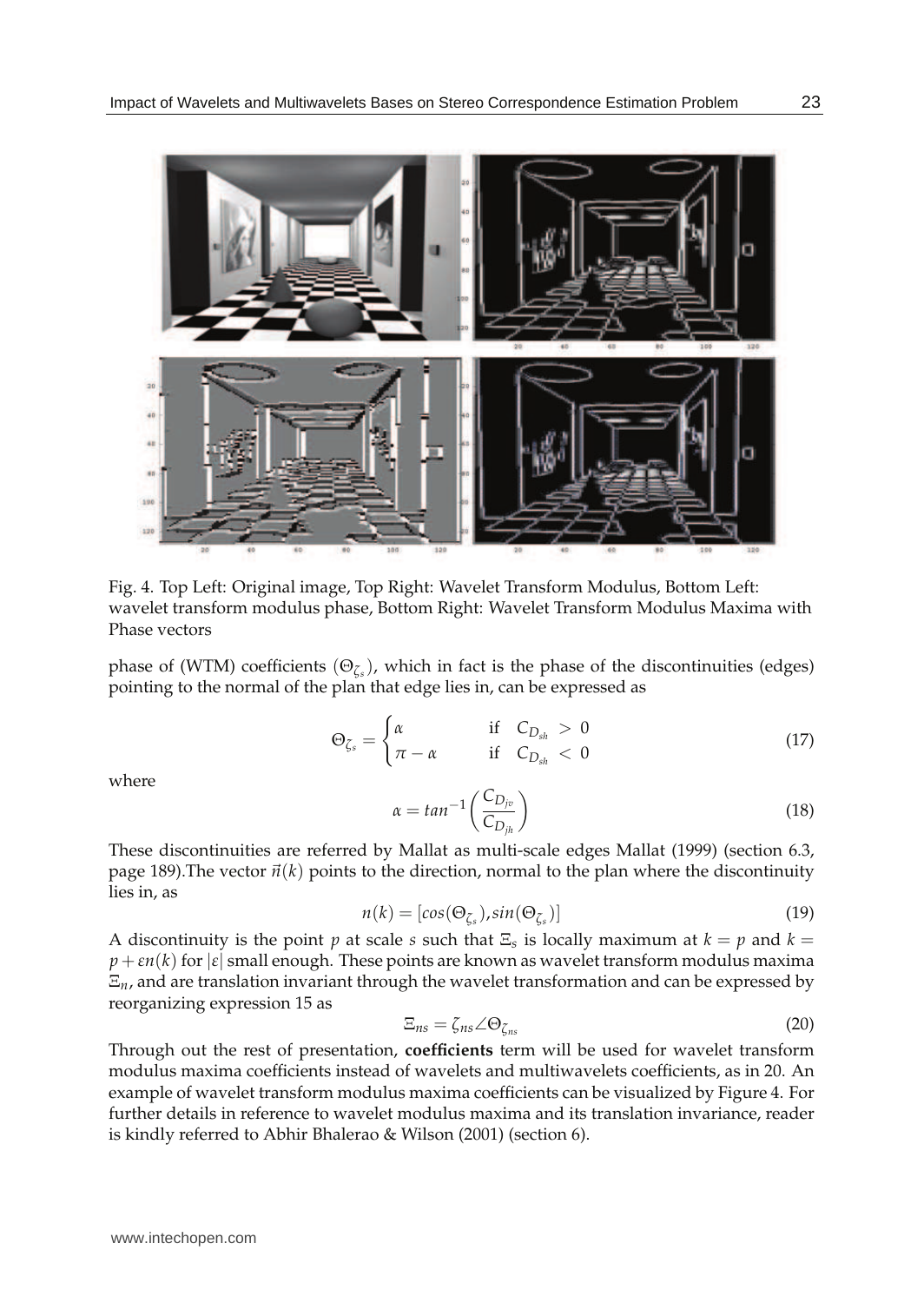

Fig. 5. A simple block representation of the proposed algorithm

#### **4. Correspondence estimation**

In the light of multiresolution techniques, presented in section 2 and their inherited shortcomings, we propose a novel wavelets and multiwavelets analysis based stereo correspondence estimation algorithm. The algorithm is developed to serve two distinct purposes; 1) to exploit the potential of wavelet and multiwavelets scale-space representation in solving correspondence estimation problem; and 2) providing a test-bed to explore the correlations of embedded properties of wavelets and multiwavelets basis, such as approximation order, shape and orthogonality/orthonormality with the quality of stereo correspondence estimation. The correspondence estimation process of the proposed algorithm is categorized into two distinct steps. First part of the algorithm defines the correspondence estimation at the coarsest transformation level, i.e. at signal decomposition level *N*. Figure 2 can facilitate visualization of signal decomposition considering the presented filter bank decomposes the signal up to level 1. Second phase of the algorithm defines the iterative matching process from finer  $(N - 1)$  to finest (0) transformation level, which according to Figure 1 refers to subspace  $A_0$ . Correspondence estimation at the coarsest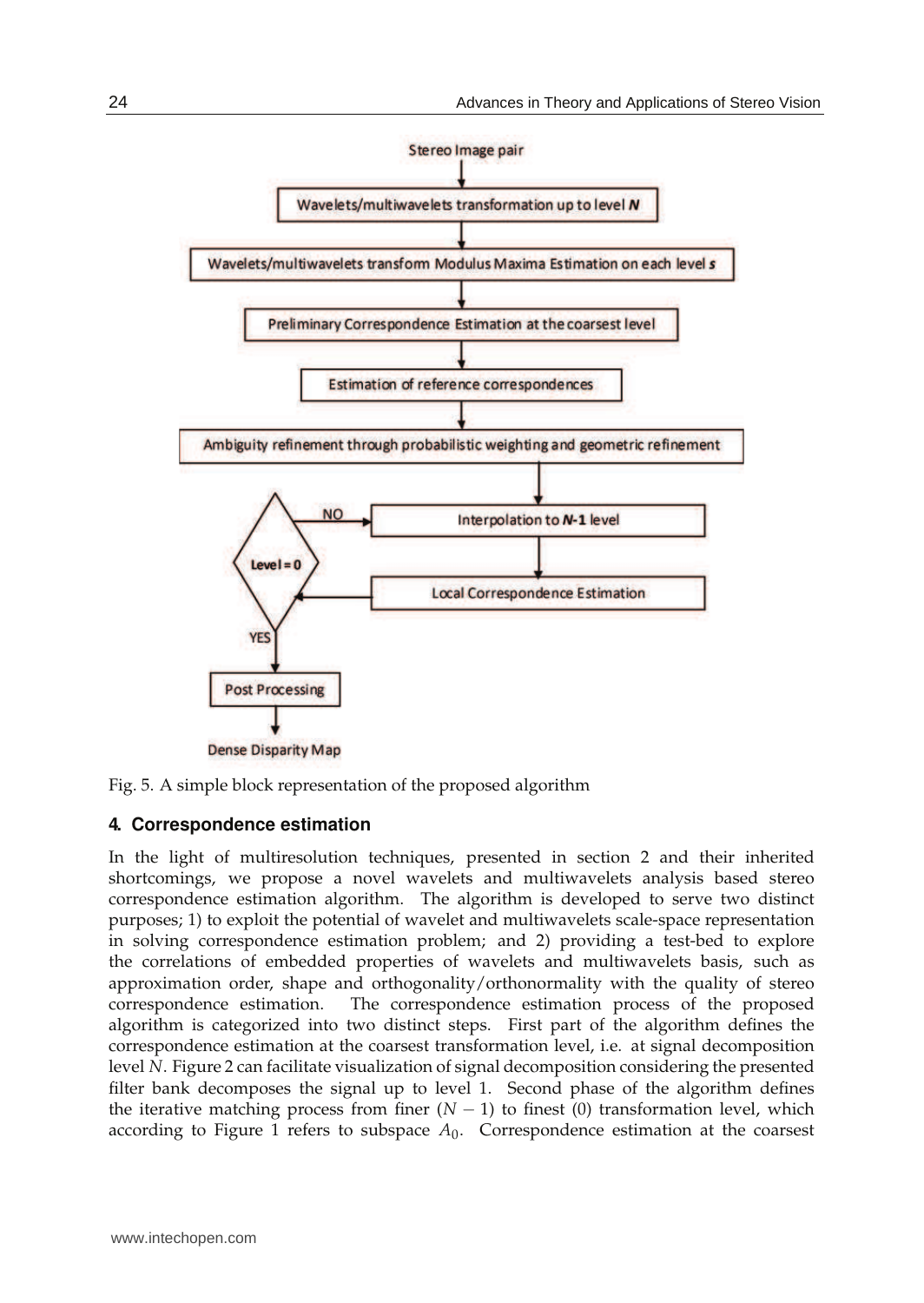level is the most important part of the proposed algorithm due to its hierarchical nature and dependance of finer correspondences on the outcomes of coarser level establishments. Estimation of correspondences at finer levels use local search methodology searching only at locations where correspondences have already been established in the coarser level search. A block diagram representing the process of the proposed algorithm is shown in Figure 5.

#### **4.1 Similarity measure**

To establish initial correspondences, similarity measure is performed on modulus maxima coefficients (Ξ*s*) using correlation measure Medioni & Nevatia (1985) enforced by multi-window approach Alejandro Gallegos-Hernandez (2002) (Figure 6) as

$$
C_{\Xi} = \overline{C_{\Xi, W_0} + \sum_{i=1}^{n_W/2} C_{\Xi, W_i}}
$$
(21)

Where *C*<sub>Ξ</sub> represents the correlation score of wavelets transform modulus maxima, under investigation and  $n_W$  represents the number of surrounding windows, usually taken as 9, without considering  $W_0$ . The second summation term in (21) represent the summation of best  $n_W/2$  windows out of  $n_W$ . An average of the correlation scores from these windows is taken to keep the score normalized i.e. within the range of [0 1].



Fig. 6. Multi-window approach for correlation estimation

#### **4.2 Probabilistic weighting**

Wavelets and multiwavelets transformations, using filter-bank (Figure 2), produce *r* 2 sub-spaces for each bank at each scale. *r* defines the multiplicity of scaling functions and wavelets, which is one (i.e.  $r = 1$ ) for wavelets, whereas  $r > 1$  in case of multiwavelets, as illustrated in (12 and 13). Figure 7 represents one level multiwavelets transformation using GHM basis C. Baillard & Fitzgibbon (1999) with  $r = 2$ , therefore each subspace  $(C_{A_1}, C_{D_{sh}}, C_{D_{sv}}, C_{D_{sd}})$  has produced 4 subspaces in contrast to one subspace as shown in Figure 3. Consequently, multiwavelets transform modulus maxima representation will consists of *r* 2 subspaces (16) for correspondence estimation process at each scale *s*. To ensure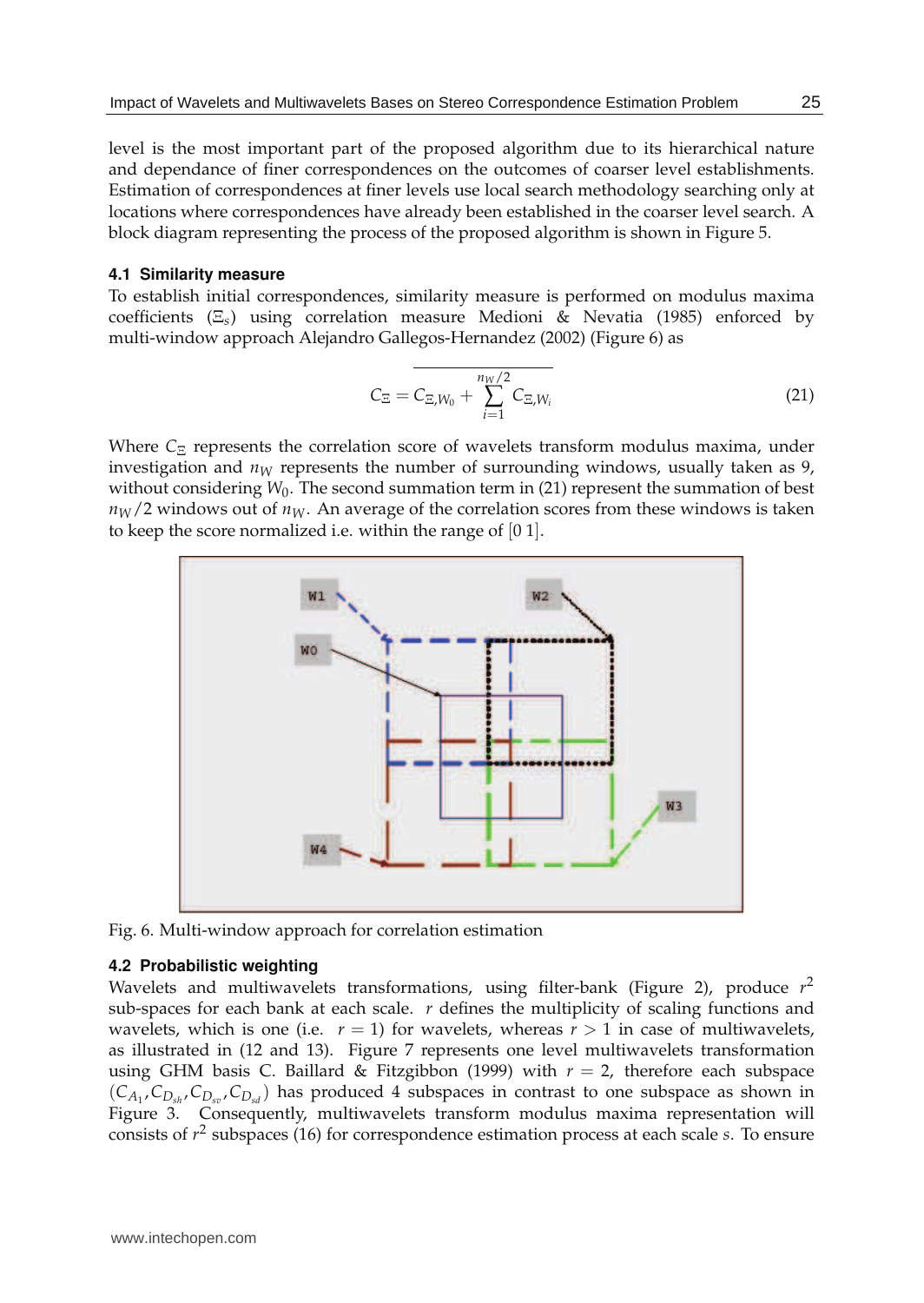the contribution of all coefficients from *r* 2 subspaces, probabilistic weighting is introduced to strengthen correlation measure of (21). In case of wavelets with  $r = 1$ , this step is bypassed. Probabilistic weighting defines the probability of optimality for any corresponding pair of coefficients. To define this probability; let Ξ*c*<sup>1</sup> be the reference coefficient that belongs to one image of the stereo pair and Ξ*c*2*<sup>j</sup>* be the corresponding coefficients from the other image. The term *j* in  $\Xi_{c2_j}$  is due to the fact that sometimes different coefficients from  $r^2$  subspace of the other image appear to be the potential correspondences for Ξ*c*<sup>1</sup> coefficient. This phenomena is generally referred to as ambiguity Baker & Binford (1981).



Fig. 7. 1-level discrete multiwavelets transform of Lena image using figure 2 filter bank and GHM multiwavelets C. Baillard & Fitzgibbon (1999)

The probability expression for corresponding pair  $(\Xi_{c1}, \Xi_{c2_j})$  is defined as

$$
P_{\Xi_{c2_j}} = n_{\Xi_{c2j}}/r^2 \quad \text{where} \quad 1 \le n_{\Xi_{c2_j}} \le r^2, \ \forall j \tag{22}
$$

where  $n_{\Xi_{c2_j}}$  is the number of times coefficient  $\Xi_{c2_j}$  is appeared as potential correspondence for Ξ*c*<sup>1</sup> . In case of no ambiguity, Ξ*c*<sup>2</sup> will appear as corresponding coefficient for Ξ*c*<sup>1</sup> throughout  $r^2$  subspaces, producing the  $P_{\Xi_{c2}} = \frac{r^2}{r^2}$  $\frac{r^2}{r^2} = 1$ . It is obvious from expression (22) that the  $P_{\Xi_c}$  lies between the range of [1/*r* <sup>2</sup> 1]. The correlation score in expression (21) is then weighted with *P*Ξ*<sup>c</sup>* as

$$
\aleph_{\Xi_{c2_j}} = \frac{P_{\Xi_{c2_j}}}{r^2} \sum_{n_{\Xi_{c2_j}}} C_{\Xi_{c2_j}}
$$
 (23)

 $r^2$  term in expression (23) is for normalization of the correlation scores which will be accumulated over *r* 2 subspaces. In case of no ambiguity between the correspondence of Ξ*c*<sup>1</sup>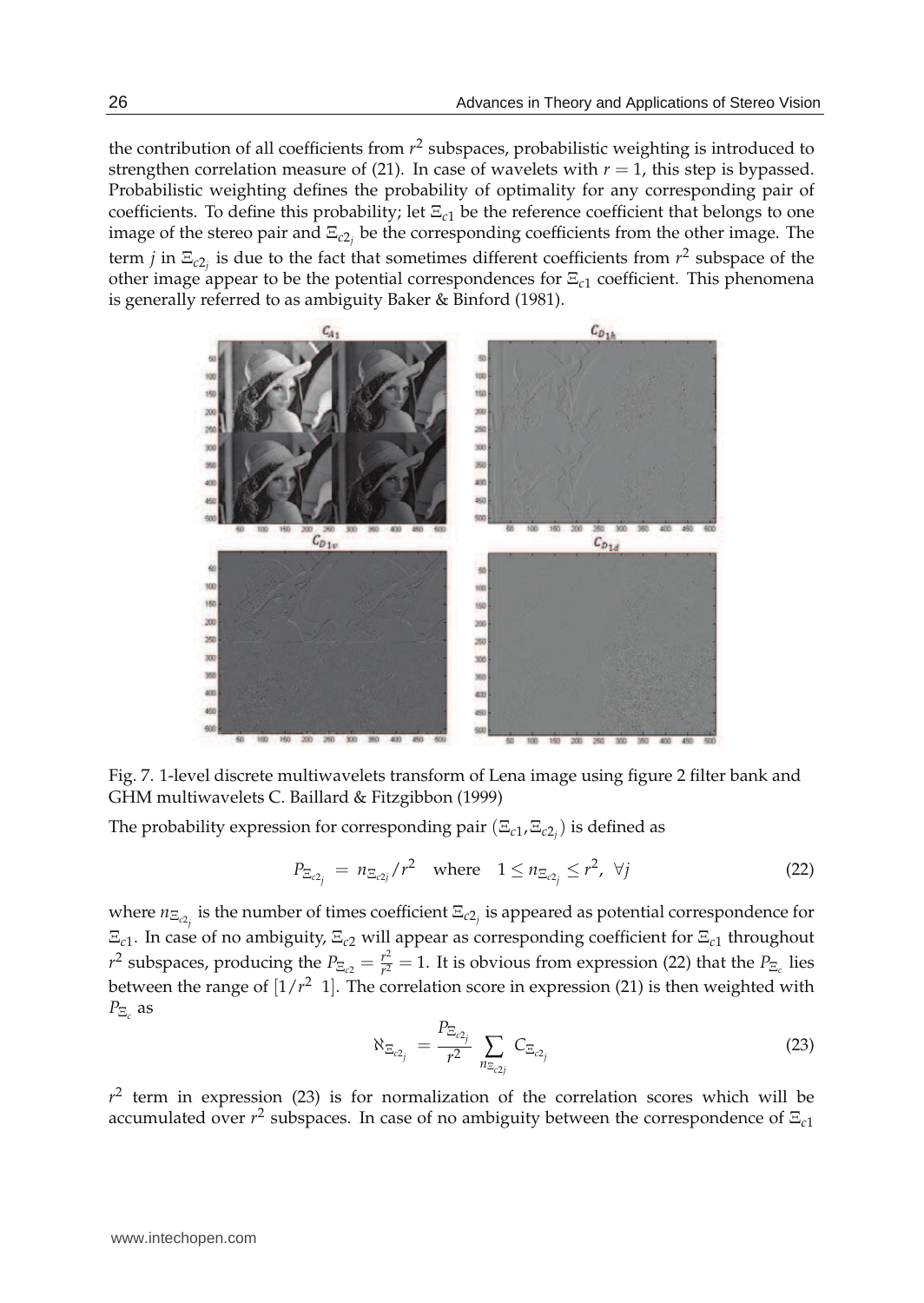

Wavelet Modulus maxima coefficients of Image 2

Fig. 8. Geometric refinement procedure

and Ξ<sub>c2</sub> throughout  $r^2$  subspaces, expression 23 will be simplified to C $_Xi$  as in expression 21 as

$$
\aleph_{\Xi_{c2}} = \frac{1}{r^2} (r^2 \times C_{\Xi_{c2}}) = C_{\Xi_{c2}} \tag{24}
$$

Simplification of expressions from 23 to 24 is of course under the assumption that  $C_{\Xi}$  is constant for the corresponding pair trough out the *r* 2 subspace, which is found to be true majority of the times. Corresponding pairs with  $P_{\Xi} = 1$  and  $C_{\Xi}$  above predefined threshold, usually within the range of  $[0.6 \ 0.7]$ , are used as references in addressing the ambiguity problem for rest of the correspondences. These reference coefficients provide a test ground to measure the credibility of rest of the correspondences by employing geometric refinement technique, presented in the following section.

#### **4.3 Geometric refinement**

Geometric refinement is employed to filter credible coefficients' correspondences, out of the ambiguous ones, using established reference correspondences from previous section-4.2. Three geometric features, relative distance difference (*RDD*), absolute distance difference (*ADD*) and relative slope difference (*RSD*), are employed to perform geometric refinement. The selection of these geometric features is influenced by their invariant nature through geometric transformations, such as Projective, Affine, Matric and Euclidean Siebert (1998). Geometric refinement procedure can be best visualized by Figure 8 where red circles represent candidate coefficient correspondences and squares represent reference coefficients. In Figure 8, *C*1 represents the coefficients from first image with potential corresponding coefficients *C*2 *i* from second image. Similarly, *R*1 and *R*2 represents reference corresponding coefficients with respect to first and second images, respectively. Small number of randomly chosen reference correspondences are employed in this phase to keep the process computationally less expansive. Let  $n<sub>r</sub>$  be the number of randomly chosen reference correspondences out of  $N_r$  total reference correspondences and  $n_c$  be the number of candidate corresponding coefficients represented by *C*2*<sup>j</sup>* in Figure 8. With trial and error it has been found that  $n_r$  within the range [3 \ 5] produces desired outcome. Let  $\Xi_{n_r}$  and  $\Xi_{n_r}$  be the reference corresponding coefficients and  $\Xi_{n_c}$  and  $\tilde{\Xi}_{n_c}$  be the corresponding candidate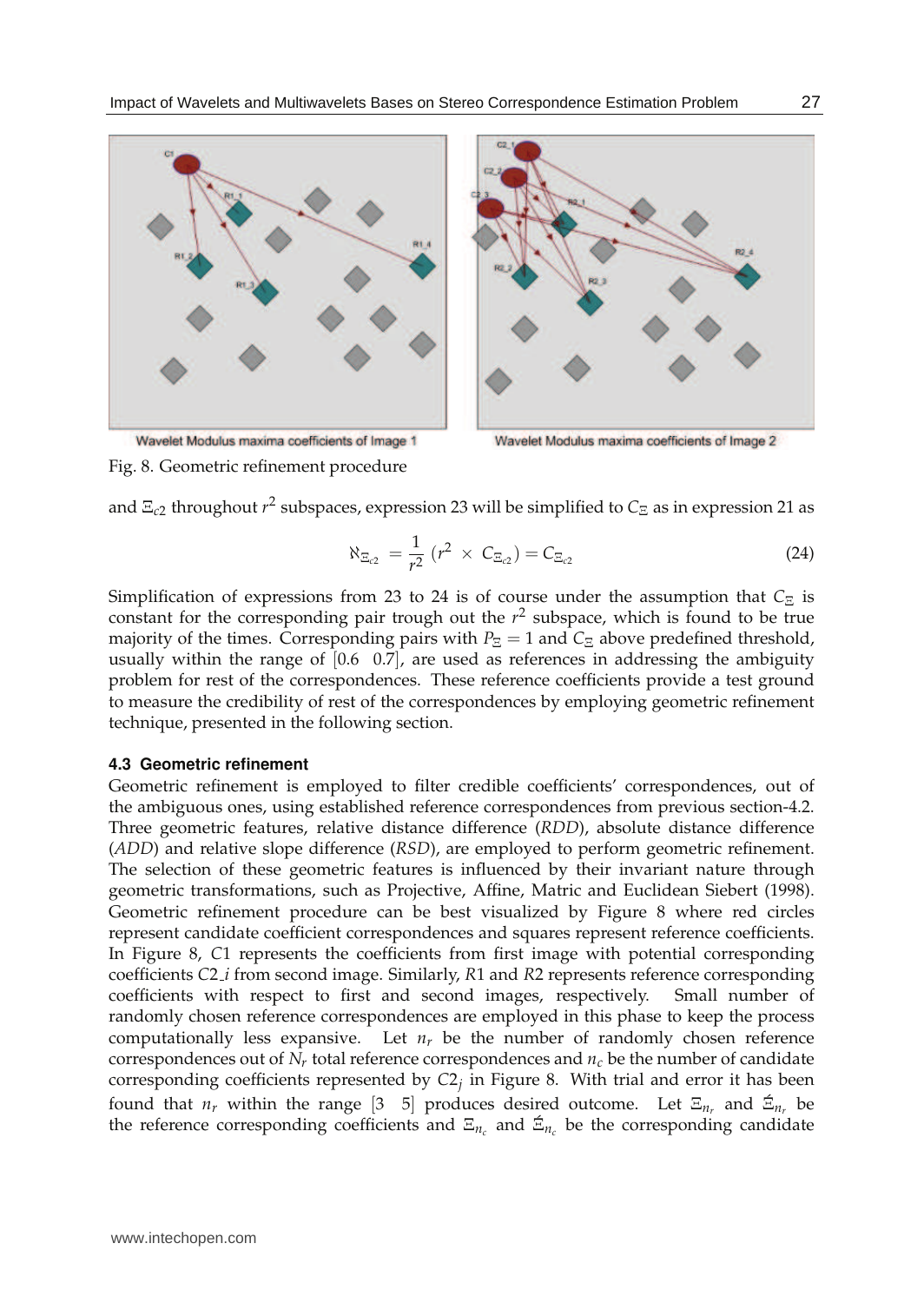coefficients for left and right images, respectively. According to Figure 8 aforementioned coefficients can be mapped as  $(\Xi_{n_r}: R1)$ ,  $(\tilde{\Xi}_{n_r}: R2)$ ,  $(\Xi_{n_c}: C1)$  and  $(\tilde{\Xi}_{n_c}: C2)$ . To calculate *ADD*, we can define the expression as

$$
D_{A_{\Xi_{c_j}}} = \left[ \left| \frac{d_{\Xi_{c_j}} - d_{\Xi_r}}{d_{\Xi_{c_j}} + d_{\Xi_r}} \right| \right]_m \tag{25}
$$

Where  $|.|$  represents the absolute values and  $D_{A_{\Xi_{c_i}}}$  defines *ADD* for *j*th candidate coefficient of second image corresponding to *d*Ξ*<sup>r</sup>* from first image. Process of 25 is averaged over *m* times repetitions to minimize any bias introduced by the coefficients belonging to any particular area of image as well as involvement of any wrong candidate pair that could have been assigned the tag of reference coefficients as  $\Xi_{n_{r_i}}$  and  $\Xi_{n_{r_i}}$ . Similarly, *RDD* can be defined by the following expression

$$
D_{R_{\Xi_{c_j}}} = \left[ \left| \frac{d_{\Xi_{c^r}} - d_{\tilde{\Xi}_{cr_j}}}{d_{\Xi_{cr_j}} + d_{\tilde{\Xi}_{cr_j}}} \right| \right]_n \tag{26}
$$

Similar to *ADD* (25), (26) is repeated *n* times. Finally, *RSD* is calculated by defining relative slopes between candidate and reference coefficients as

$$
S_{\Xi_{c_j}} = \left[ \left| \frac{s_{\Xi_c r} - s_{\tilde{\Xi}_{cr_j}}}{s_{\Xi_c r} + s_{\tilde{\Xi}_{cr_j}}} \right| \right]_n \tag{27}
$$

The term  $\Lambda_n$  defines the average over *n* repetitions for each *j*th candidate coefficient. Employing expressions (25), (26) and (27), a generalized expression of geometric refinement is defined for each *j*th candidate correspondence by weighting the established correlation score from  $(23)$  as

$$
F_{\Xi_{c_j}} = \frac{\aleph_{\Xi_{c_j}}}{3} \left( e^{-D_{A_{\Xi_{c_j}}}} + e^{-D_{R_{\Xi_{c_j}}}} + e^{-S_{\Xi_{c_j}}}\right)
$$
(28)

It is obvious from expression (28),  $\tilde{\Xi}_{n_{c_j}}$  with highest score will be the one having closest geometrical topology with respect to the reference coefficients  $\Xi_{n_r}$  and  $\tilde{\Xi}_{n_r}$ . For instance, for an optimal correspondence between  $\Xi_{n_c}$  and  $\tilde{\Xi}_{n_c}$ , expression  $(F_{\Xi_{c_j}})$  will boil down to simple

correlation score 
$$
\aleph_{\Xi_{c_j}}
$$
 from (23) as the term  $\left[\frac{1}{3}\left(e^{-D_{A_{\Xi_{c_j}}}}+e^{-D_{R_{\Xi_{c_j}}}}+e^{-S_{\Xi_{c_j}}}\right)\right]$  will become 1.

#### **5. Finer levels correspondence estimation**

Correspondence estimation process (section-4) at coarsest wavelet transformation level, i.e. level *N*, produces set of optimal correspondences between coefficients belonging to first and second images. These correspondences are then projected to finer level, i.e. level *N* − 1, where a local search is performed to authenticate correspondences, established at coarsest level *N*, as well as to estimate new ones. Referring back to section (3.1) and (3.2), transform modulus maxima that belongs to lower frequency components disappear at higher transformation levels. Authentication of correspondences at *N* − 1 level, using the information of *N* level correspondences, provides a structured ground to constraint the search of new coefficient correspondences to local search regions. This local search eliminates the need of computationally expansive geometric refinements leaving the processes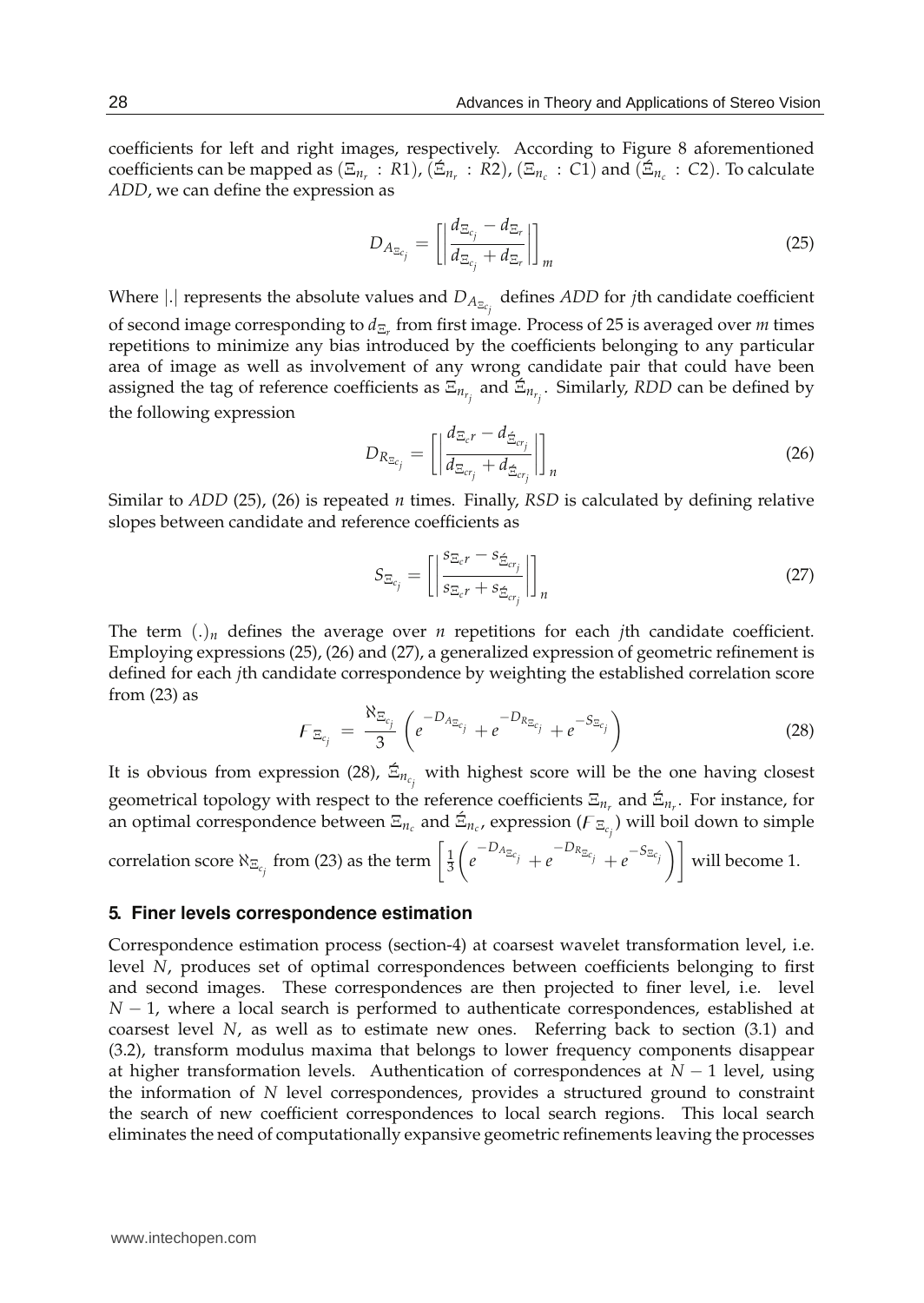| <b>Basis</b>                                    | r              | $[C_s, C_w]$ | $A_p$          | Orth         | Shape   |
|-------------------------------------------------|----------------|--------------|----------------|--------------|---------|
| Haar Haar (1910)                                | 1              | [2, 2]       | 1              | $\Omega$     | S       |
| D-4 Daubechies (1988)                           | 1              | $[4, 4]$     | $\overline{2}$ | $\Omega$     | as      |
| D-8 I. Daubechies & Lagarias (1992)             | 1              | [8, 8]       | 4              | $\Omega$     | as      |
| <b>BI9 Strela (1998)</b>                        | 1              | [9, 7]       | $\overline{4}$ | bo           | S       |
| <b>BI7 Strela (1998)</b>                        | $\mathbf{1}$   | [7, 9]       | $\overline{4}$ | bo           | S       |
| <b>BI5 Strela (1998)</b>                        | 1              | [5, 3]       | 2              | bo           | S       |
| <b>BI3 Strela (1998)</b>                        | $\mathbf{1}$   | [3, 5]       | 2              | bo           | S       |
| GHM Gernimo et al. (1994)                       | $\overline{2}$ | $[4, 4]$     | 2              | $\Omega$     | $\bf S$ |
| CL Chui & Lian (1996); Chui (1992)              | 2              | [3, 3]       | 2              | $\Omega$     | S       |
| SA4 Strela (1996)                               | 2              | $[4, 4]$     | $\mathbf{1}$   | $\Omega$     | S       |
| BIH52S Strela (1998)                            | $\overline{2}$ | [5, 3]       | 2              | bo           | S       |
| BIH32S Strela (1998)                            | 2              | [3, 5]       | 4              | bo           | S       |
| BIH54N Strela (1998)                            | $\overline{2}$ | [5, 3]       | $\overline{4}$ | bo           | S       |
| MW1 A. Bhatti (2002); Ozkaramanli et al. (2002) | 3              | $[6, 6]$     | 2              | $\Omega$     | S       |
| MW2 A. Bhatti (2002); Ozkaramanli et al. (2002) | 3              | $[6, 6]$     | 3              | $\Omega$     | as      |
| MW3 A. Bhatti (2002); Ozkaramanli et al. (2002) | 3              | [8, 8]       | $\overline{4}$ | $\mathbf{O}$ | S       |

Table 1. Employed wavelets and multiwavelets bases with embedded attributes

of sections (4.1) and (4.2) necessary and sufficient to achieve desired quality of correspondence estimation. This procedure can be considered as iterative optimization process Daubechies (1992).

## **6. Analysis of the effect of different wavelet and multi-wavelet bases**

To address the influence of wavelets and multiwavelets bases on the quality of correspondence estimation, 16 wavelets and multiwavelets bases are employed. These bases are carefully chosen to cover range of properties such as orthogonality, bi-orthogonality, symmetry, asymmetry, multiplicity and approximation order Asim Bhatti & Zheng (2003) as presented in Table 1.

Referring to Table 1, parameters *o* and *bo*, in the Orth column represents orthogonality and bi-orthogonality ,respectively, of the bases. *s* and *as* are the shape parameters, representing symmetric and asymmetric, whereas *r* defines the multiplicity. It is obvious from the Table 1 that scalar wavelets possess unit multiplicity, i.e. one scaling function and one wavelet. The coefficients related to wavelets and multiwavelets bases presented, in Table 1, can be found in Bhatti (2009). Statistical analysis is performed using *root mean squared error* (RMS) and *percentage of bad discrete pixel disparities* (BPD), employed from D. Scharstein & Szeliski (n.d.), for qualitative measure of the correspondences estimation. Disparity maps generated using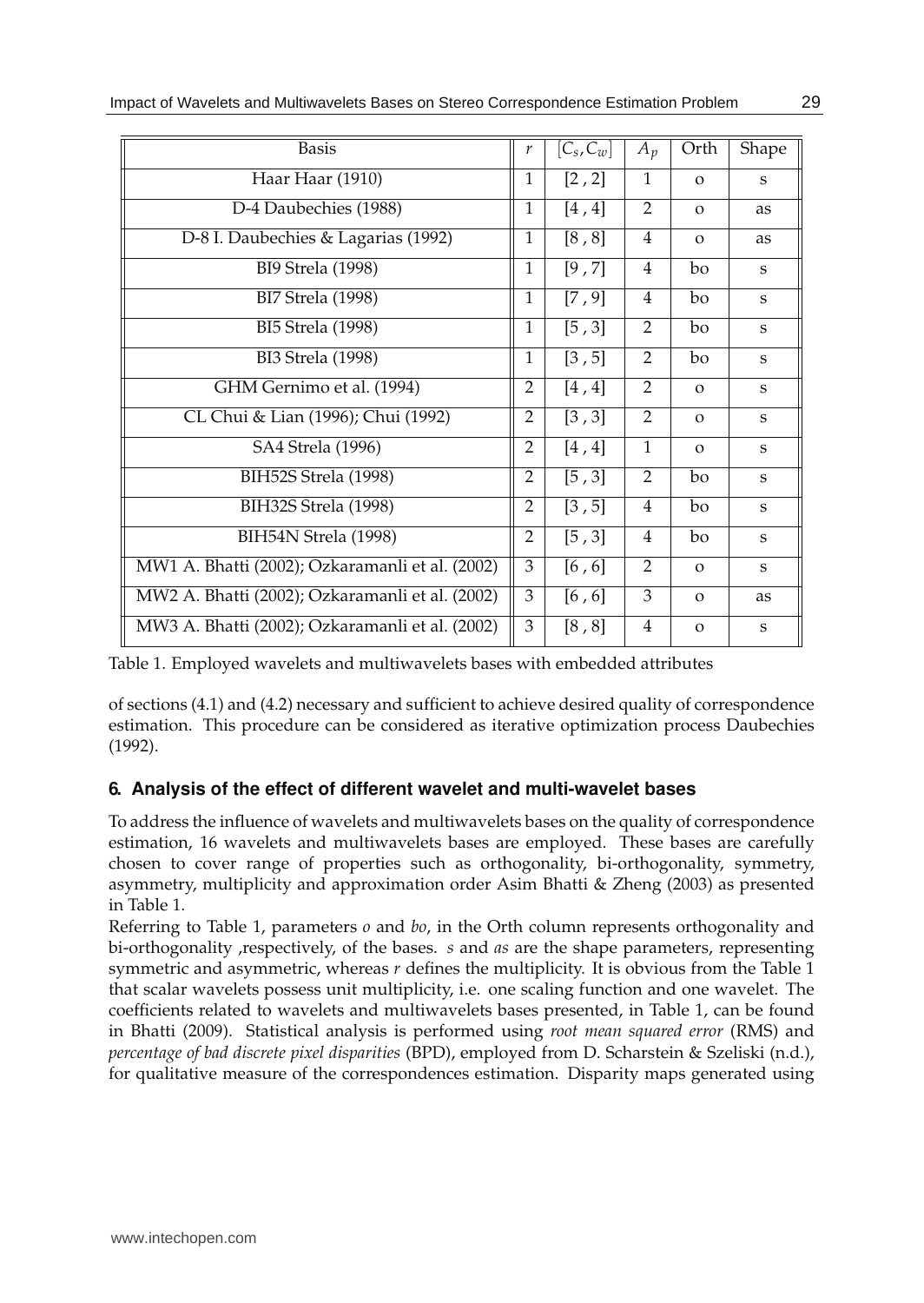| <b>Basis</b>                                    | $[C_s, C_w]$ | $A_n$ | Orth | Shape |
|-------------------------------------------------|--------------|-------|------|-------|
| CL Chui & Lian (1996); Chui (1992)              | [3, 3]       |       |      |       |
| MW2 A. Bhatti (2002); Ozkaramanli et al. (2002) | [6, 6]       |       |      | as    |
| MW3 A. Bhatti (2002); Ozkaramanli et al. (2002) | [8, 8]       |       |      |       |

Table 2. Selected multiwavelets basis

estimated correspondences are compared with the ground truth disparity maps.

$$
RMS = \sqrt{\frac{1}{N} \sum_{x,y} |d_E(x,y) - d_G(x,y)|^2}
$$
 (29)

and

$$
PBD = \frac{1}{N} \sum_{(x,y)} |d_E(x,y) - d_G(x,y)| > \xi
$$
 (30)

where  $d_E$  and  $d_G$  are the estimated and ground truth disparity maps, *N* is the total number of discrete disparity values in the disparity map whereas *ξ* represents the disparity error tolerance, taken as 1. In other words any difference greater than 1 between ground truth disparity maps and the estimated disparity is considered as bad discrete disparity. These statistics are related to the images *Map*, *Bull*, *Teddy*, *Cones* and *Venus*, taken from D. Scharstein & Szeliski (n.d.). Referring to visual representation in Figures 9 and 10, a distinguished higher performance of multi-wavelets bases can be observed throughout the set of employed images. This statistical behavior of the estimated data strengthens earlier established understanding about the superior performance of multiwavelets bases over the scalar ones Strela (1996). Their success stems from the fact that they can simultaneously posses the good properties of orthogonality, symmetry, high approximation order and short support G. Strang & Strela (1995; 1994), which is not possible in the scalar wavelets case G. Strang & Strela (1994); Daubechies (1992). Out of 9 multiwavelets bases, CL, MW2 and MW3 has outperformed rest of the bases with major contribution from *MW2*. Analyzing embedded attributes of these multiwavelets bases, separated in Table 2, we see a clear pattern of commonality in terms of multiplicity and orthogonality contributing into the higher performance of these multiwavelets bases. Although it is hard to visualize a clear correlation pattern, explicitly, between the attributes of presented wavelets and multiwavelets bases and the quality of correspondences, however we would initiate a short discussion to address some possible effects of these attributes to correspondence estimation problem as:

- **Orthogonality** dictates that coefficients in subspaces of  $D_{si}$  and  $A_s$  and linearly independent, as in Figures 1 and 2, and their direct sum produces the subspace *As*−<sup>1</sup> (11). In classical signal processing terms, subspace *As* contains lower frequency components of the input signal whereas *Dsj* contains higher frequency components depending on the approximation order of the scaling functions. Perfect separation, due to orthogonality, between lower and higher frequency components and into scales and subspaces provides a sparse representation of high value features that are easier to track.
- **Multiplicity** influences the size of search space by producing *r* 2 subspaces of coefficients (sections (3.1) and (4.2)). Consequently producing expanded search space to establish and authenticate coefficient correspondences. In general, multiplicity and orthogonality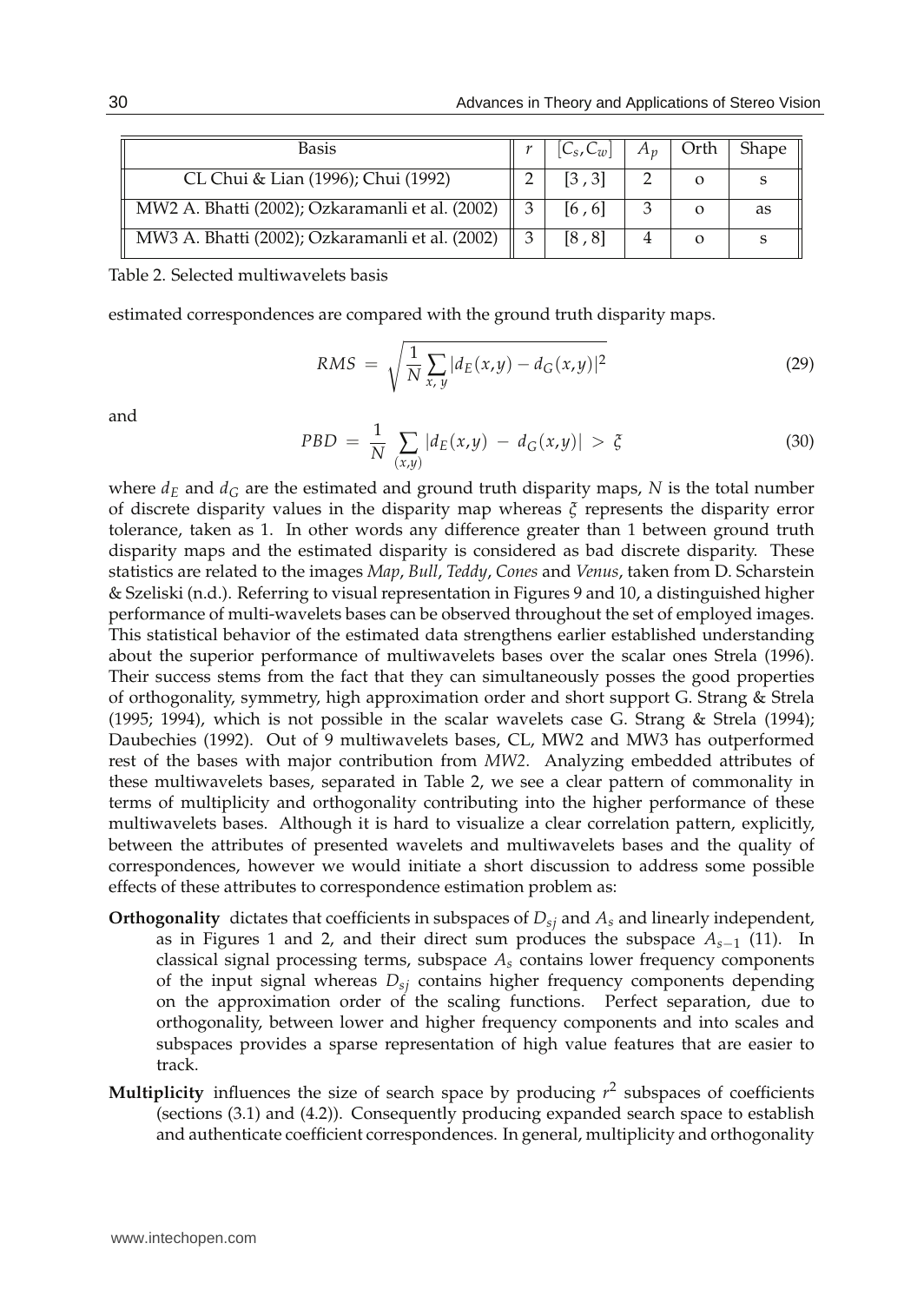together, influences the separation of signal components into distinct subspaces making it easier to establish robust correspondences. This leads to the notion of scale-space representation Chui & Lian (1996). In this particular study employing wavelet transform modulus maxima coefficients with higher multiplicity and orthogonality ensured the involvement of high profile features at different scales and spaces making the algorithm robust and resistant to errors.

**Approximation order** defines the approximation capabilities of the scaling functions. Multiwavelets bases are set to have approximation order *p* if a linear combination of the scaling functions can produce polynomials up to degree  $p - 1$ . In other words, polynomials up degree  $p - 1$  are in linear span of scaling space spanned by the shifts of scaling functions  $\phi_0(t)$ ,  $\phi_1(t)$ , ··· $\phi_{r-1}(t)$ . This means polynomials up to degree 1, i.e.  $f = t$  are in the linear span of multiscaling functions of D4, BI5, BI3, GHM, BIH52S and MW1 (Table 1). Similarly,  $f = t^2$  and  $f = t^3$  polynomials are in the linear span of MW2 and MW3 bases, respectively. In the context of image processing, polynomials can be represented by the gradient intensity change. Single color without any intensity variations can be represented as polynomial of degree zero ( $f = t^0 = 1$ ), that is a constant function. A constant intensity variation would refer to polynomial of degree 1, i.e.  $f = t$ . Based on this understanding of approximation order, we can say, higher approximation order leads to higher order modulus maxima coefficients in *Dsj* subspaces (Figure 1 and 2). In other words higher approximation order ensures the separation of higher order features or modulus maxima coefficients from lower order features, consequently allowing the algorithm to focus on global aspects rather than getting stuck into local minima introduced by low value coefficients. Considering, very high approximation order could also result in filtering the important coefficients into the approximation space rather than detail space, which is used for correspondence estimation, it can be argued; what is the optimal approximation order? It is very hard to conclude at this stage however our future work involves the extension of statistical analysis utilizing bigger data base of images and multiwavelets bases.

### **7. Conclusion**

In this presentation we have tried to initiate a discussion about the potential of multiwavelets bases into the domain of robust correspondence estimation. We have addressed some embedded attributes of wavelets and multiwavelets bases that could play a key role in establishing highly robust correspondences between two and more views. Seven wavelets and nine multiwavelets bases were employed covering a range of well known attributes including orthogonality, approximations order, support and shape. For statistical performance analysis, five well known images with diverse range of intensity complexities were employed. In addition, a novel and robust correspondence estimation algorithm is presented to provide a test bed to exploit the potential of wavelets and multiwavelets bases. The proposed algorithm uses multi-resolution analysis to estimate correspondences. The translation invariant multiwavelets transform modulus maxima (WTMM) are used as matching features. To keep the whole matching process consistent and resistant to errors an optimized selection criterion is introduced involving the contribution of probabilistic weighted normalized correlation and geometric refinement. Probabilistic weighting involves the contribution of more than one search spaces, whereas geometric refinement addresses the problem of geometric distortion between the perspective views. Moreover, beside that comprehensive selection criterion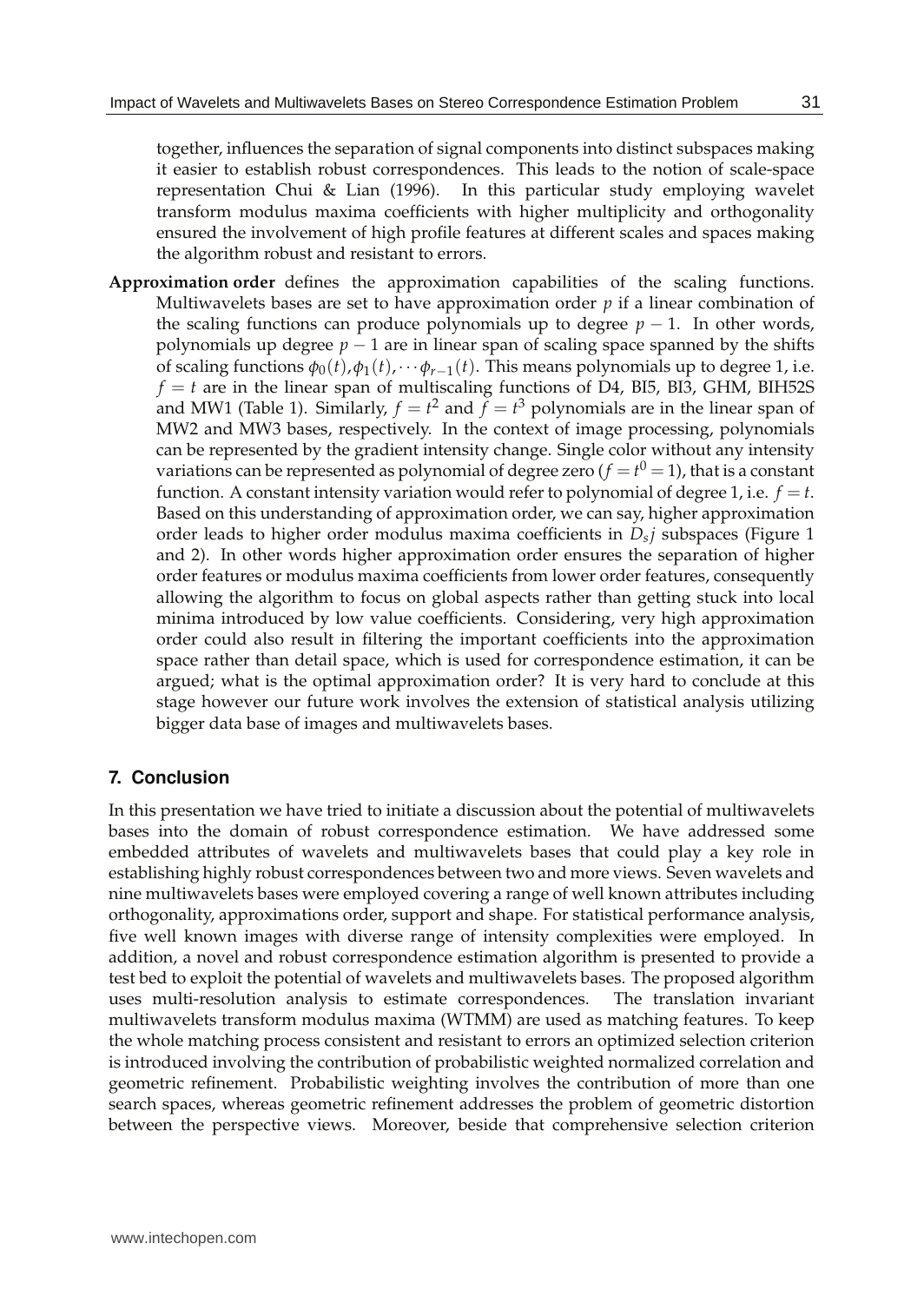

Fig. 9. Root Mean Square Error (RMS) for number of images



Fig. 10. Percentage of Bad Pixel Disparity (BPD) for number of images

the whole matching process is constrained to uniqueness, continuity and smoothness. We are currently in the process of expanding the experimental envelope and would hope to present clearer picture of correlations between the embedded attributes of the bases and correspondence problem in future presentations.

#### **8. References**

- A. Bhatti, ., H. . (2002). M-band multiwavelets from spline super functions with approximation order, *in* IEEE (ed.), *International Conference on Acoustics Speech and Signal Processing, (ICASSP 2002)*, Vol. 4, IEEE, pp. 4169–4172.
- A. Bhatti, ., S. N. (2008). Stereo correspondence estimation using multiwavelets scale-space representation based multiresolution analysis, *Cybernetic and Systems* 39(6): 641–665.
- A. Mehmood, ., A. S. (2001). Digital reconstruction of buddhist historical sites (6th b.c-2nd a.d) at taxila, pakistan (unesco, world heritage site), *in* IEEE (ed.), *Proceedings of the Seventh International Conference on Virtual Systems and Multimedia (VSMM01)*.
- A. Witkin, D. T. & Kass, M. (1987). Signal matching through scale space, *Int. J. of Computer Vision* 1: 133–144.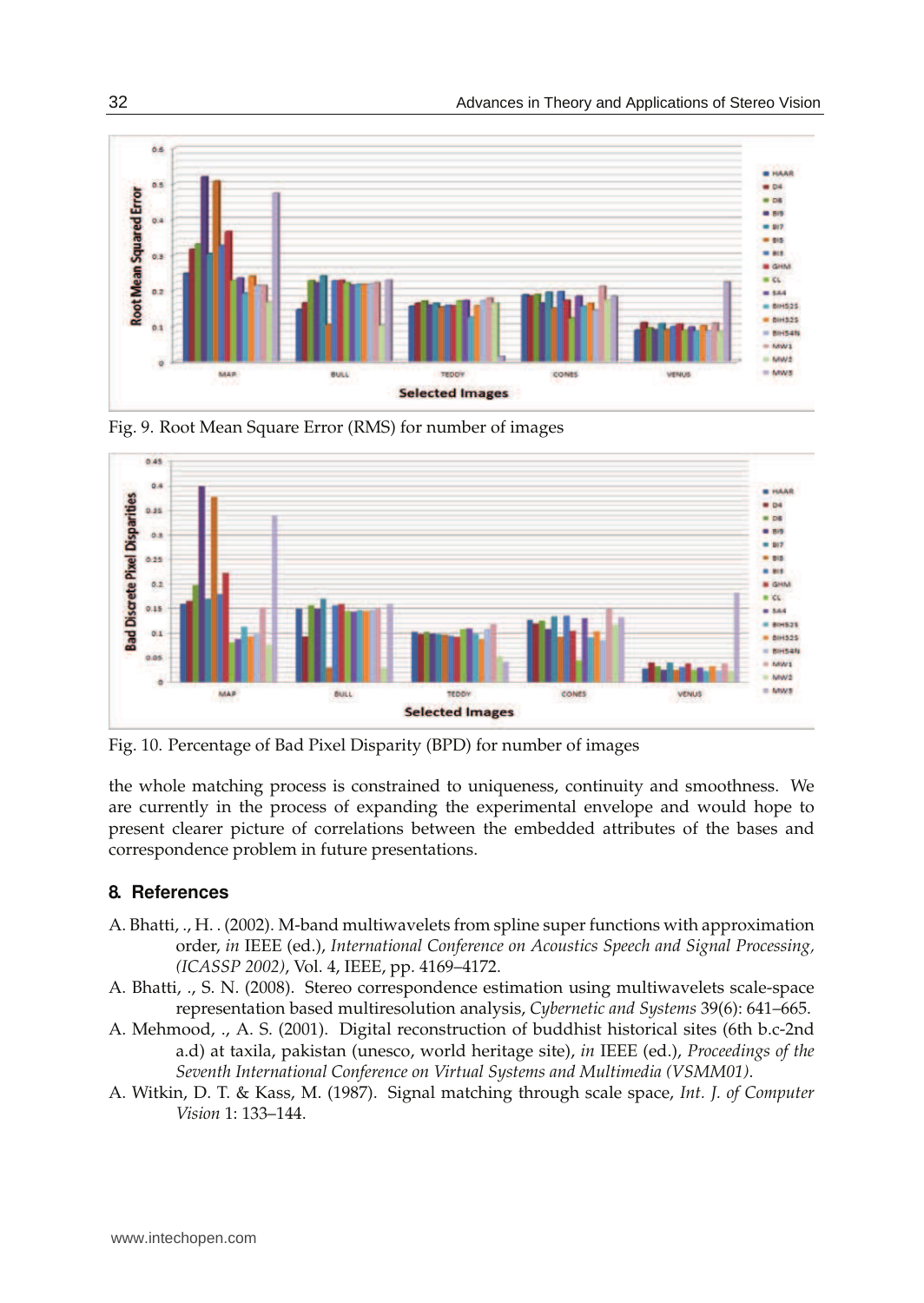- Abhir Bhalerao, . & Wilson, R. (2001). A fourier approach to 3d local feature estimation from volume data, *Proc. of British Machine Vision Conference*, Vol. 2, pp. 461–470.
- Alejandro Gallegos-Hernandez, Francisco J. Ruiz-Sanchez, J. R. V.-C. (2002). 2d automated visual inspection system for the remote quality control of smd assembly, *in* IEEE (ed.), *28th Annual Conference of Industrial Electronics Society (IECON 02)*, Vol. 3, IEEE, pp. 2219–2224.
- Asim Bhatti, S. N. & Zheng, H. (2003). Disparity estimation using ti multi-wavelet transform, *Fourth International Conference on Intelligent Technologies (Intech'03)*.
- B. Chebaro, A. Crouzil, L. M.-P. & Castan, S. (1993). Fusion of the stereoscopic and temporal matching results by an algorithm of coherence control and conflicts management, *Int. Conf. on Computer Analysis of Images and Patterns*, pp. 486–493.
- Baker, H. & Binford, T. (1981). Depth from edge and intensity based stereo, *Int. Joint Conf. on Artificial Intelligence*, Vancouver, Canada, pp. 631–636.
- Bhatti, A. (2009). *Stereo Vision and Wavelets/Multiwavelets Analysis*, Lambert Academic Publishing.
- C. Baillard, C. Schmid, A. Z. & Fitzgibbon, A. (1999). Automatic line matching and 3d reconstruction of buildings from multiple views, p. 12.
- C. L. Zitnick, T. K. (2000). A cooperative algorithm for stereo matching and occlusion detection, *IEEE PAMI* 22(7): 675–684.
- Chui, C. K. (1992). *Wavelets: A tutorial in theory and applications*, Acadmic press.
- Chui, C. K. & Lian, J. (1996). A study of orthonormal multi-wavelets, *J. Applied Numerical Math* 20(3): 273–298.
- Cohen, I., Raz, S. & Malah, D. (1998). Adaptive time-frequency distributions via the shiftinvariant wavelet packet decomposition, *Proc. of the 4th IEEE-SP Int. Symposium on Time-Frequency and Time-Scale Analysis*, Pittsburgh, Pennsylvania.
- Coifman, R. R. & Donoho, D. L. (1995). Translation-invariant de-noising, *Wavelet and Statistics, Lecture Notes in Statistics*, a. antoniadis and g. oppenheim, ed. edn, Springer-Verlag, pp. 125–150.
- D. Scharstein, . & Szeliski, R. (n.d.). www.middlebury.edu/stereo.
- Daubechies, I. (1988). Orthonormal bases of compactly supported wavelets, *Comm. Pure Appl. Math.* 41: 309–996.
- Daubechies, I. (1992). *Ten Lectures on Wavelets*, Philadelphia.
- David Capel, A. Z. (2003). Computer vision applied to super-resolution, p. 10.
- Esteban, C. H. (2004). *Stereo and Silhouette Fusion for 3D Object Modeling from Uncalibrated Images Under Circular Motion*, Ph.d. dissertation.
- G. Strang, . & Strela, V. (1994). Orthogonal multiwavelets with vanishing moments, *J. Optical Eng.* 33: 2104–2107.
- G. Strang, . & Strela, V. (1995). Short wavelets and matrix dilation equations, *IEEE Trans. on SP* 43: 108–115.
- Gernimo, J., Hardin, D. & Massopust, P. R. (1994). Fractal functions and wavelet expansions based on several functions, *J. Approx. Theory* 78: 373–401.
- Haar, A. (1910). Zur theorie der orthogonalen funktionen-systeme, *Math* 69: 331–371.
- I. Daubechies, . & Lagarias, J. (1992). Two-scale difference equations i. existence and global regularity of solutions, *SIAM J. Math. Anal.* 22: 1388–1410.
- J. C. Olive, ., J. D. & Boulin, C. (1994). Automatic registration of images by a wavelet-based multiresolution approach, *SPIE*, Vol. 2569, pp. 234–244.
- J. Magarey, . & Kingsbury, N. (1998). Motion estimation using a complex-valued wavelet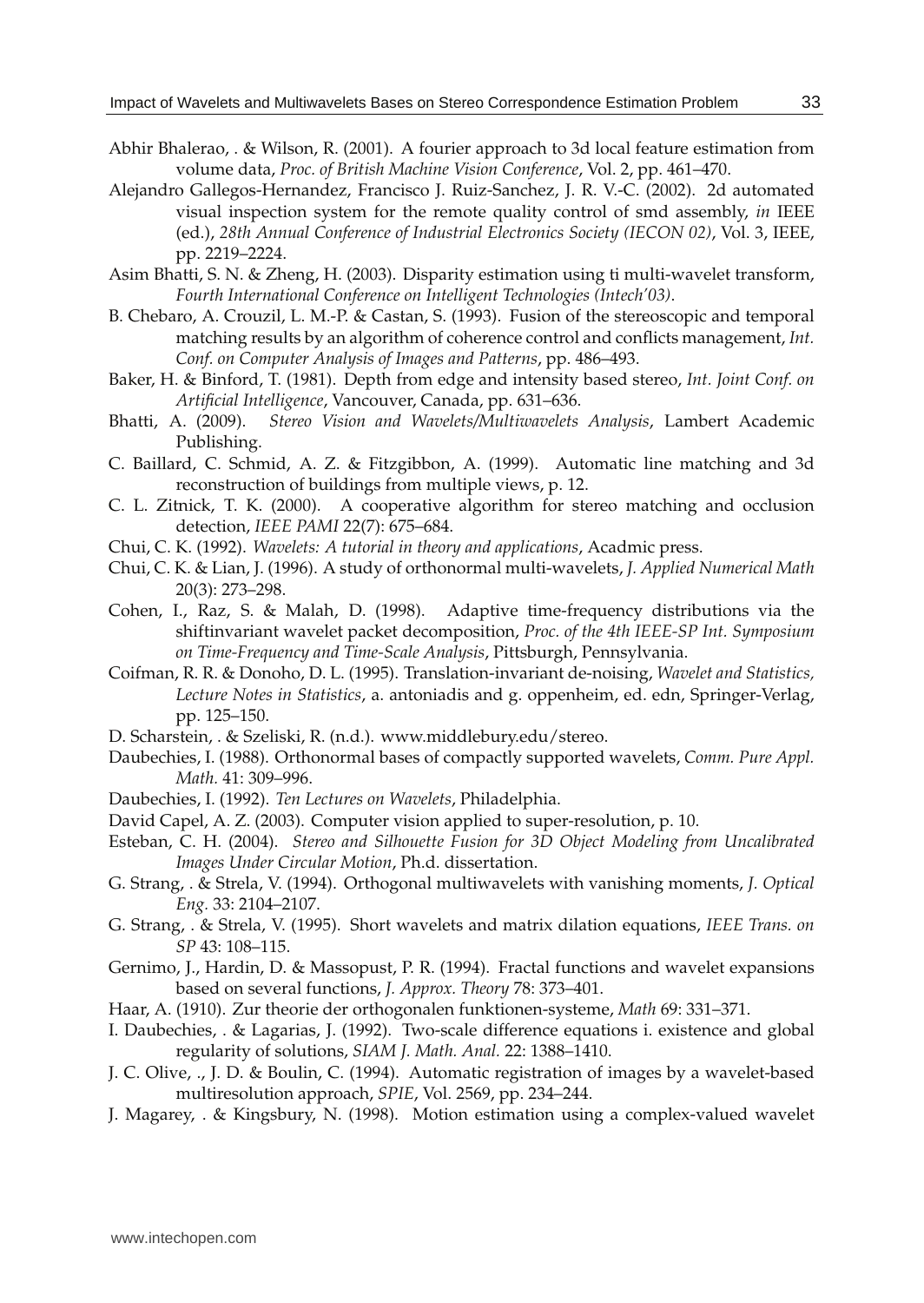transform, *IEEE Transections on signal proceessings* 46(4): 1069–1084.

- J. Margary, . & dick, A. (1998). Multiresolution stereo image matching using complex wavelets, *Proc. 14th Int. Conf. on Pattern Recognition (ICPR)*, Vol. 1, pp. 4–7.
- J. R. Bergen, P. Anandan, K. J. H. & Hingorani, R. (1992). Hierarchical model-based motion estimation, *ECCV*, pp. 237–252.
- L. Di Stefano, ., M. M. S. M. G. N. (2004). A fast area-based stereo matching algorithm, *Image and Vision Computing* 22(12): 938–1005.
- M. Unser, . & Aldroubi, A. (1993). A multiresolution image registration procedure using spline pyramids, *SPIE Mathematical Imaging* 2034: 160–170.
- Mallat, S. (1989). A theory for multiresolution signal decomposition: the wavelet representation, *IEEE Trans. PAMI* (11): 674–693.
- Mallat, S. (1991). Zero-crossings of a wavelet transform,, *IEEE Transactions on Information Theory* 37: 1019–1033.
- Mallat, S. (1999). *A Wavelet Tour of Signal Processing*, Vol. 2nd edition, Academic Press.
- Medioni, G. & Nevatia, R. (1985). Segment based stereo matching, *Computer Vision, Graphics and Image Processing* 31(1): 2–18.
- Ozkaramanli, H., Bhatti, A. & Bilgehan, B. (2002). Multi wavelets from b-spline super functions with approximation order, *International Journal of Signal Processing, Elsevier Science* 82(8): 1029–1046.
- Pan, H.-P. (1996a). General stereo matching using symmetric complex wavelets, *Wavelet Applications in Signal and Image Processing* 2825.
- Pan, H.-P. (1996b). Uniform full-information image matching using complex conjugate wavelet pyramids, *XVIII ISPRS Congress, International Archives of Photogrammetry and Remote Sensing*, Vol. 31.
- Q'ingxiong Yang, ., L. W. R. Y. H. S. & Nister, D. (2006). Stereo matching with color-weighted correlation, hierarchical belief propagation and occlusion handling, *CVPR*, Vol. 2, pp. 2347–2354.
- S. Mallat, . & Zhang, S. (1993). Matching pursuits with time-frequency dictionaries, *IEEE Transactions on Signal Processing* 41(12): 3397–3415.
- Scharstein, D. & Szeliski, R. (1998). Stereo matching with nonlinear diffusion, *Int. J. of Computer Vision* 28(2): 155–174.
- Shi, F., Hughes, N. R. & Robert, G. (2001). Ssd matching using shift-invariant wavelet transform, *British Machine Vision Conference*, pp. 113–122.
- Siebert, A. (1998). A linear shift invariant multiscale transform, *in* IEEE (ed.), *International Conference on Image Processing*.
- Strela, V. (1996). *Multiwavelets: Theory and Applications*, Phd.
- Strela, V. (1998). *A note on construction of Biorthogonal Multi-scaling functions*, Contemporary Mathematics, A. Aaldoubi and E. B. Lin (eds.),.
- T. S. Huang, ., A. N. N. (1994). Motion and structure from feature correspondences: A review, *in* IEEE (ed.), *Proc. of the IEEE*, Vol. 82, pp. 252–268.
- Wang, L., Liao, M., Gong, M., Yang, R. & Nister, D. (2006). High-quality real-time stereo using adaptive cost aggregation and dynamic programming, *International Symposium on 3D Data Processing, Visualization, and Transmission (3DPVT'06)*, pp. 798–805.
- X. Zhou, . & Dorrer, E. (1994). Automatic image-matching algorithm based on wavelet decomposition, *IAPRS* 30(1): 951–960.
- Y. Boykov, ., O. V. & Zabih, R. (2001). Fast approximate energy minimization via graph cuts, *IEEE Transections of Pattern Analysis and Machine Intelligence* 23(11): 1222–1239.